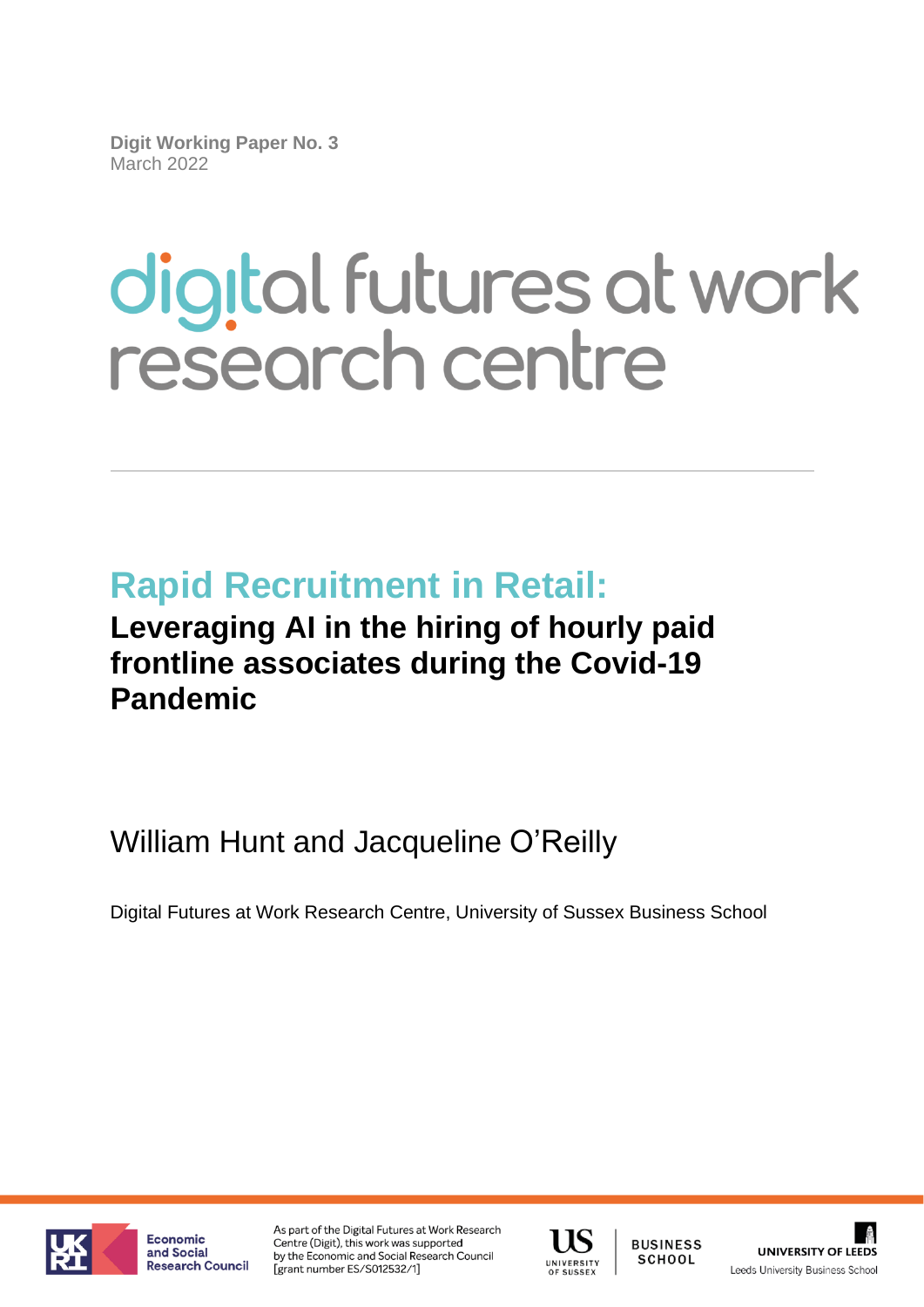The **Digit Working Papers** series is an open access resource of peer-reviewed papers from the Digital Futures at Work Research Centre (Digit). This series presents concept papers, findings and theoretical investigations around the digital futures of work that are the result of, and contribute to, Digit research. The working papers are intended to meet our core objectives of:

- a. generating new knowledge, ideas and methods
- b. engaging policymakers and practitioners through communications, knowledge exchange and impact
- c. strong career development for researchers, and
- d. ensuring long-term sustainability of the produced knowledge and the Centre.

Suggested citation for this report:

Hunt, W. and J. O'Reilly (2022) Rapid Recruitment in Retail: Leveraging AI in the hiring of hourly paid frontline associates during the Covid-19 Pandemic. *Digit Working Papers No. 03*, University of Sussex, Falmer. <https://dx.doi.org/10.20919/ALNB9606>

© Copyright is held by the authors

DOI: 10.20919/ALNB9606 ISSN 2755 – 1350 Publisher: Digital Futures at Work Research Centre (Digit) Address: University of Sussex, Falmer, BN1 9SL Editors: Prof Jacqueline O'Reilly, University of Sussex Prof Mark Stuart, University of Leeds

Views expressed in this working paper are those of the author(s) and not those of Digit.

**About the authors** at the time of publishing:

**Wil Hunt** is a Research Fellow at the Digital Futures at Work Research Centre (Digit). His research investigates how new digital technologies and AI are changing the world of work.<https://digit-research.org/researcher/dr-wil-hunt/>

**Jacqueline O'Reilly** is Professor of Comparative Human Resource Management at the University of Sussex Business School and Co-Director of the Digital Futures at Work Research Centre.<https://digit-research.org/researcher/prof-jacqueline-oreilly/>

#### **Acknowledgements:**

The authors would like to thank Julie Murphy (Executive Vice President of People, Walmart US) and all interviewees who took part in the research from Walmart US. The authors would also like to thank Lara Shock and Thea Powers at Walmart US for their help supporting the research. As part of the Digital Futures at Work Research Centre (Digit), this work was supported by the UK Economic and Social Research Council [grant number ES/S012532/1], which is gratefully acknowledged.

# diart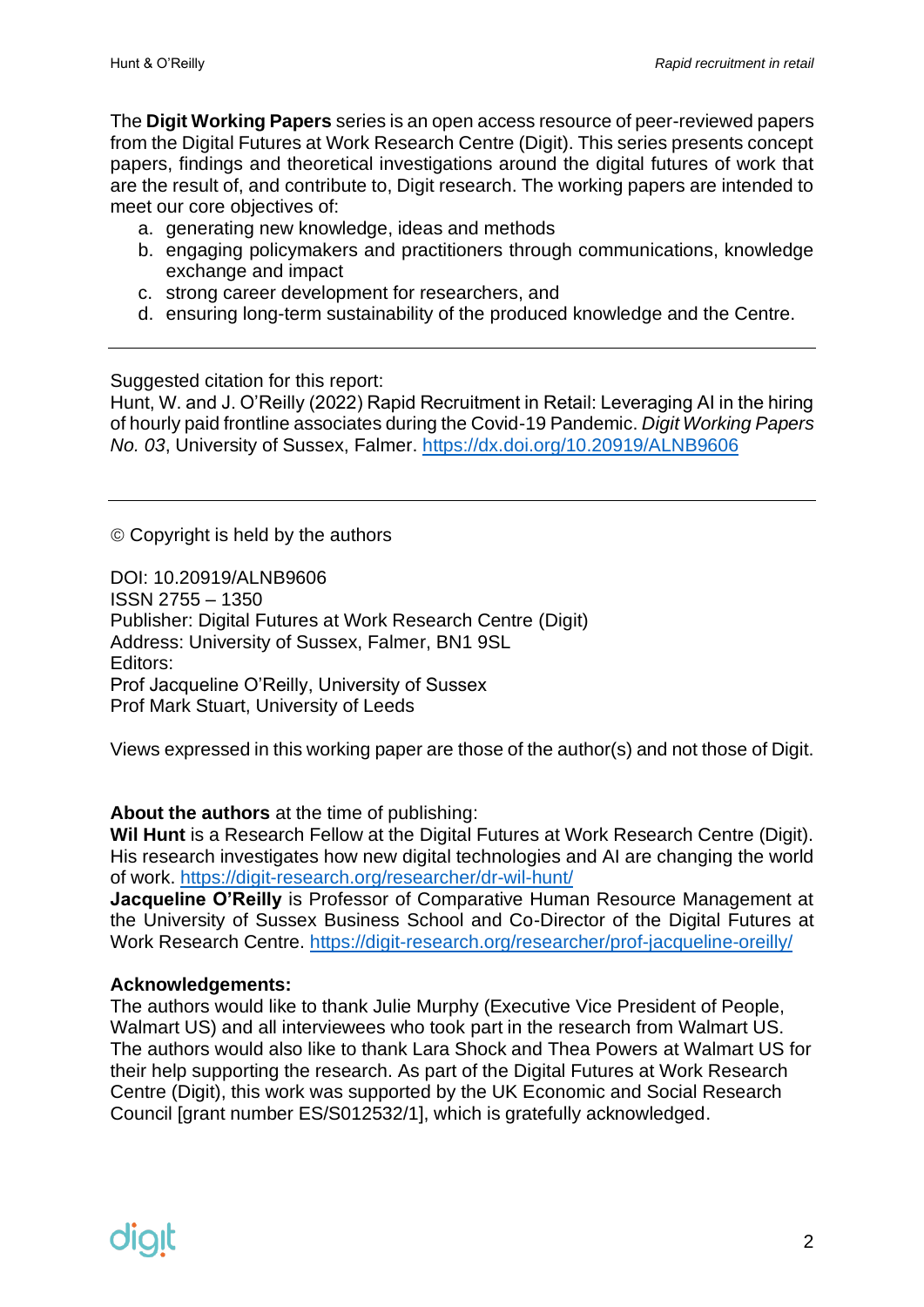### <span id="page-2-0"></span>**Abstract**

Increased demand due to the Coronavirus pandemic created the need for Walmart to onboard tens of thousands of workers in a short period. This acted as a catalyst for Walmart to bring forward existing plans to update the hiring system for store-level hourly paid associates in its US stores. The Rapid Recruitment project sought to make hiring safer, faster, fairer and more effective by removing in-person interviews and leveraging machine learning and predictive analytics. This working paper reports on a case study of the Rapid Recruitment project involving semi-structured qualitative interviews with members of the project team and hiring staff at five US stores. The research finds that while implementation of the changes had been successful and the changes were largely valued by hiring staff, lack of awareness and confidence in some changes threatened to undermine some of the objectives of the changes. Reservations about the pre-employment assessment and the algorithm's ability to predict quality hires led some users reviewing more applications than perhaps necessary and potentially undermining prediction of 90-day turnover. Concerns about the ability to assess candidates over the phone meant that some users had reverted to in-person interviews, raising the risk of Covid transmission and potentially undermining the objective of removing the influence of human bias linked to appearance and other factors unrelated to performance. The impact of awareness and confidence in the changes to the hiring system are discussed in relation to the project objectives.

#### **Key words:**

Artificial intelligence/machine learning, predictive analytics, automated hiring systems, recruitment, technology adoption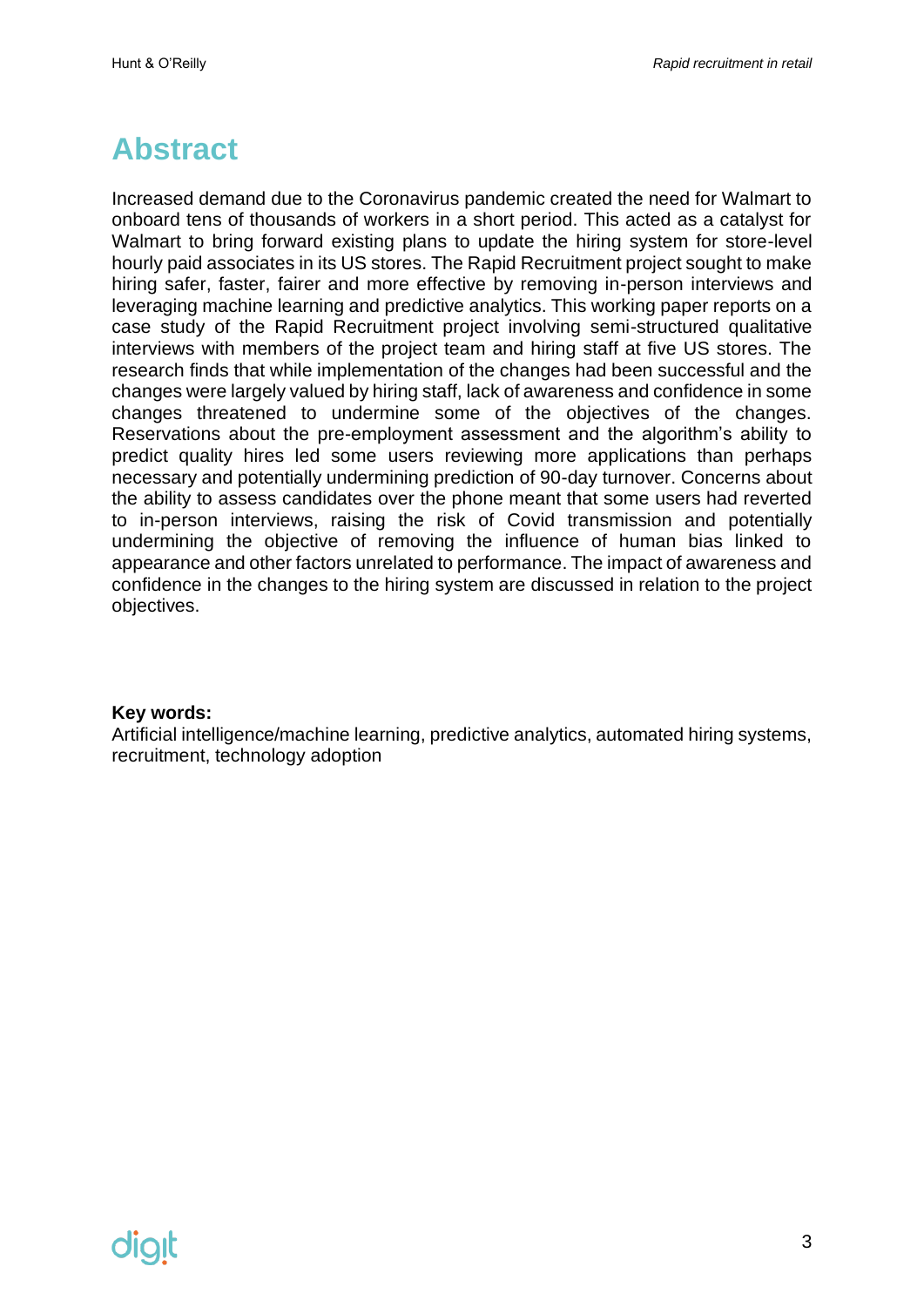# <span id="page-3-0"></span>**Key Points**

- **1.** Walmart had implemented changes to the hiring system for store-level hourly paid associates during the Coronavirus crisis. Machine learning aimed to make hiring more data-driven and the removal of in-person interviews aimed to reduce risk and speed up the process. The changes also aimed to improve outcomes and remove human bias.
- **2.** Lack of confidence in the changes and awareness about the technology used threatened to undermine the objectives of the changes in some cases. However, while awareness of the technology used might increase buy-in from some users, others may remain sceptical unless they see improvements.
- **3.** Lack of awareness and confidence in the algorithm used to rank candidates meant some users did not take full advantage of the technology used and led some to review more applications than perhaps necessary: undermining the objective of speeding up hiring and making it more data-driven.
- **4.** Lack of confidence in the algorithm and pre-employment assessment and hirers' ability to assess the quality of candidates over the phone, led some managers to revert to in-person interviews: potentially increasing risk of Covid transmission during the pandemic and undermining efforts to reduce the influence of human bias related to appearance.
- **5.** Misalignment between the qualities hirers and the algorithm are trying to predict may explain some users' reservations about the systems capabilities. Increasing awareness about the technology used and the qualities the system aims to predict may go some way to building trust in the system.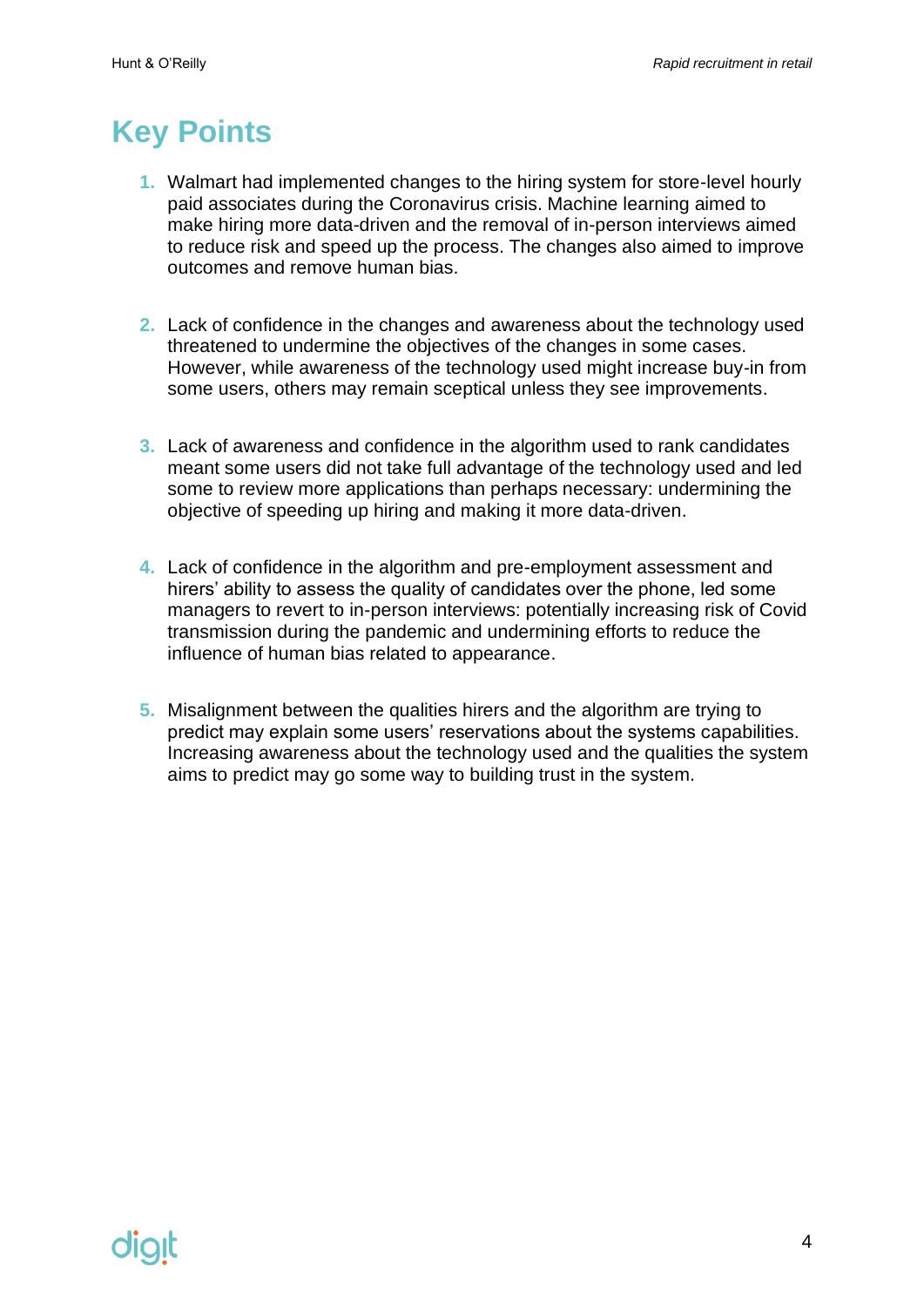# **Contents**

| 2. Algorithmic decision making and automated hiring systems  9                                                                                  |  |
|-------------------------------------------------------------------------------------------------------------------------------------------------|--|
|                                                                                                                                                 |  |
| 2.2 Automated hiring systems, algorithmic decision-making and bias  10                                                                          |  |
|                                                                                                                                                 |  |
|                                                                                                                                                 |  |
|                                                                                                                                                 |  |
| 3.3 Development of the algorithm and the Hiring Helper  14                                                                                      |  |
|                                                                                                                                                 |  |
| 3.4 Organizational changes to hiring processes and changes to the hiring                                                                        |  |
|                                                                                                                                                 |  |
|                                                                                                                                                 |  |
| 4.2 Speeding up hiring and making it safer during the pandemic  19                                                                              |  |
|                                                                                                                                                 |  |
| Awareness and trust in the changes to the hiring system 20                                                                                      |  |
|                                                                                                                                                 |  |
| Role of the Hiring Helper in reducing bias and making hiring fair 25<br>Role of removing the in-person interview on making hiring fair and less |  |
|                                                                                                                                                 |  |
| Impact of awareness and trust on the objective of making hiring fairer 28                                                                       |  |
| Protecting health and safety and speeding up the hiring process  29                                                                             |  |
|                                                                                                                                                 |  |
|                                                                                                                                                 |  |
|                                                                                                                                                 |  |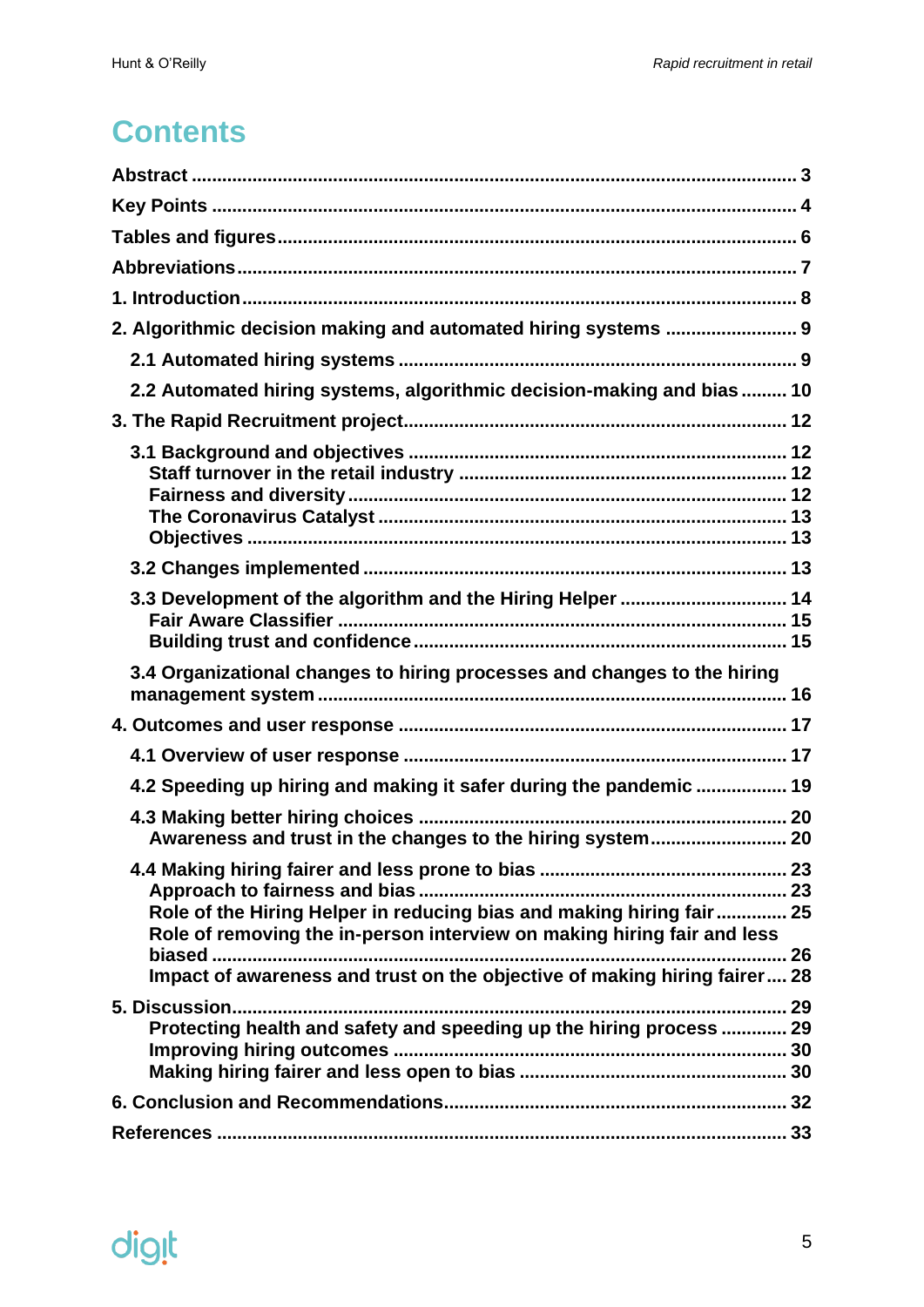# <span id="page-5-0"></span>**Tables and figures**

| Figure 1 – Behavioural response to the Hiring Helper and Rapid Recruitment |  |
|----------------------------------------------------------------------------|--|
|                                                                            |  |
|                                                                            |  |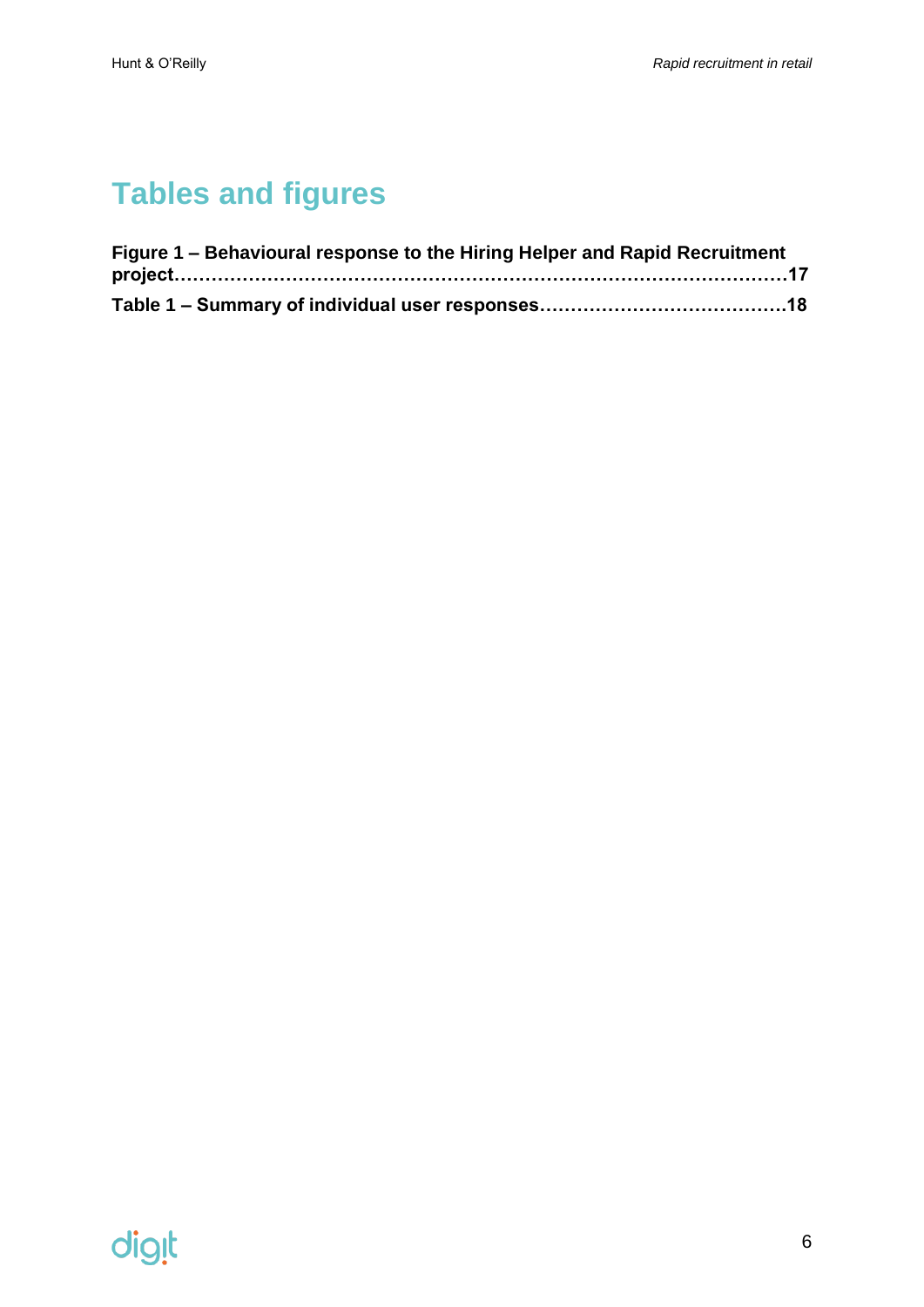# <span id="page-6-0"></span>**Abbreviations**

- ADM Algorithmic Decision Making<br>Al Artificial Intelligence
- Artificial Intelligence
- AHS Automated Hiring Systems
- API Application Programming Interface<br>EDI Equality, Diversity and Inclusion
- Equality, Diversity and Inclusion
- HH Hiring Helper
- ML Machine Learning
- OGP Online Grocery Pick-up<br>UI User Interface
- User Interface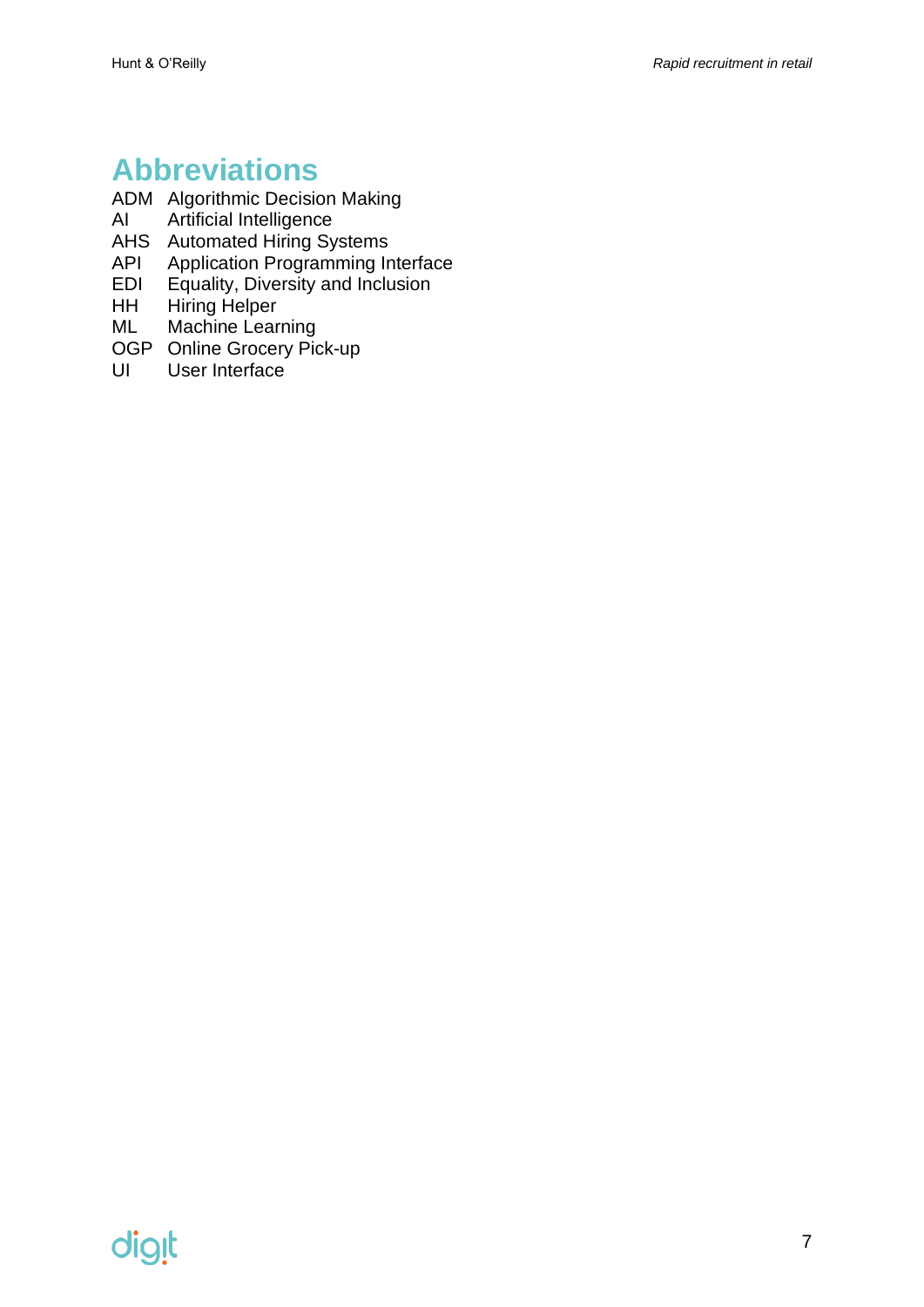# <span id="page-7-0"></span>**1. Introduction**

The focus of this working paper is the Rapid Recruitment project implemented for store-level hourly paid associates at Walmart, USA. The project sought to leverage existing artificial intelligence (AI) and machine learning (ML) technology to speed up the hiring system for hourly paid associates and make hiring decisions fairer and more data-driven. Drawing upon a small research project consisting of qualitative interviews with key personnel participating in the development of the project and core users of the hiring system, this working paper outlines user responses to changes to the hiring system and the implications of these for the organizational objectives of the project.

The research comprised of qualitative interviews with 14 Walmart employees with a range of roles in relation to hiring at the organization, including: seven employees from home office with a range of responsibilities for the development and implementation of the project; five people leads and store managers, and two recently recruited hourly paid associates. The research involved in-depth semi-structured video interviews with respondents (n=14) lasting from 30-60 minutes, supplemented by biweekly catch-ups with the business sponsor for the project and follow-up emails with respondents for fact checking information. As the research was conducted during the Covid pandemic 2020, all interviews were conducted on Zoom.

The paper starts by summarizing key literature in the area before providing an overview of the project and its main objectives. We then detail user response to changes in the hiring system in relation to the three broad objectives of the Rapid Recruitment project. Based on this analysis we conclude that in order to ensure changes to the hiring system are successful, fair and unbiased it will be important to:

- 1) Build trust in the Hiring Helper by increasing awareness and ensuring staffing recommendations are reliable;
- 2) Continue to monitor and assess the algorithm and its output to ensure that there is no bias in the system;
- 3) Continue efforts to identify and address potential systematic sources of bias in other parts of the system (e.g. that telephone interviews do not systematically favour some groups of candidates over others)

Clearly given the volume of staff being recruited in retail these types of automated systems will become more common; however, to ensure their effectiveness requires constant monitoring of the performance and outcome of automated decisions and the way staff interact with these new systems.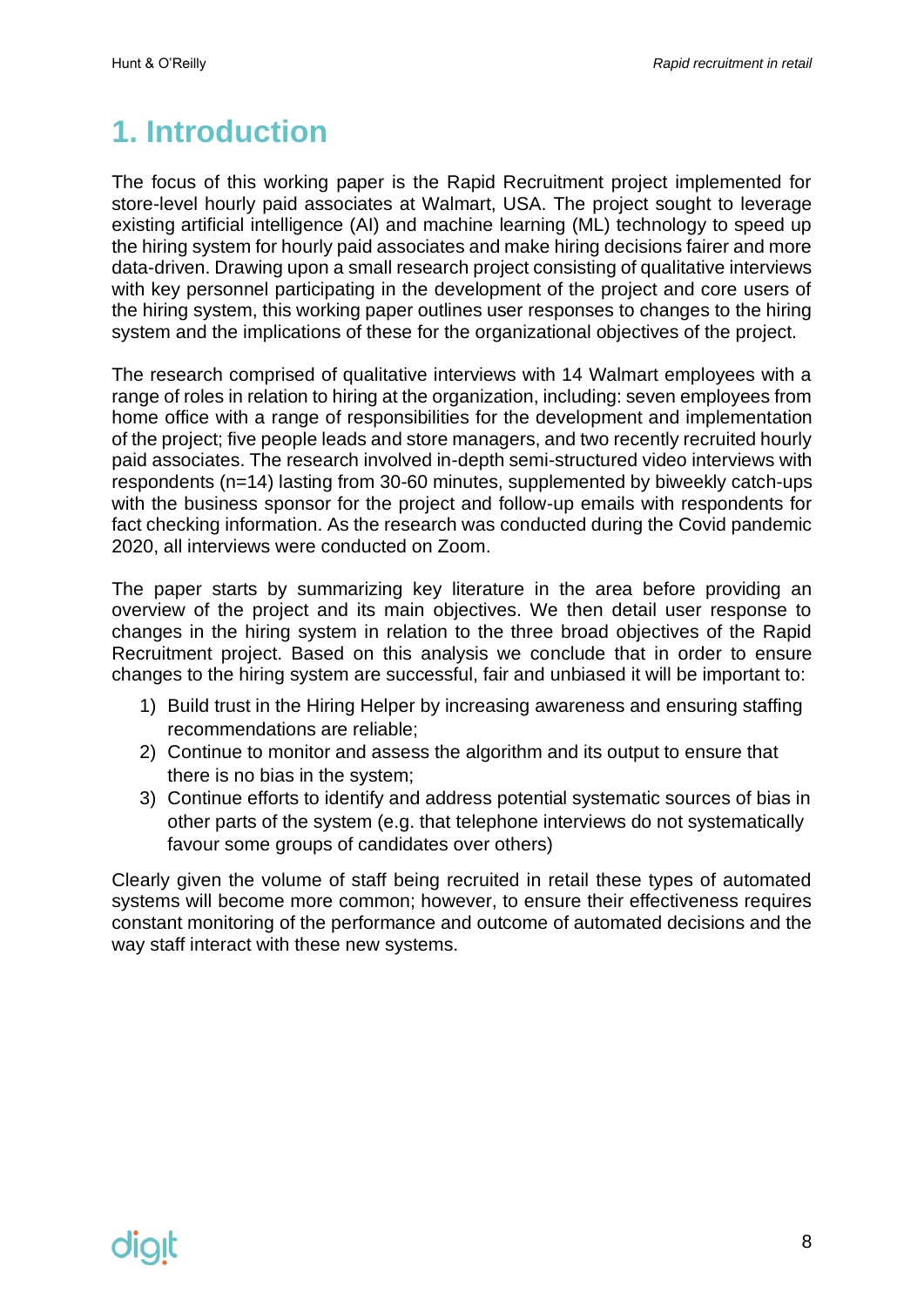# <span id="page-8-0"></span>**2. Algorithmic decision making and automated hiring systems**

Advancements in computer processing power, data science and artificial intelligence (AI) have greatly expanded the range of tasks that computers can be put to (Brynjolfsson, Rock and Syverson, 2017). Algorithmic decision making (ADM) – whereby decisions and predictions can be automated based on predefined rules and goals with little or no human involvement (Allen and Masters, 2020; Lindebaum, Vesa and Den Hond, 2020) – has been applied to advertising, policing, criminal sentencing and, increasingly, hiring (Lambrecht and Tucker, 2019; Eubanks, 2018; O'Neil, 2016; Bogen and Reike, 2018; Chen, Ma, Hannák and Wilson, 2018).

With ADM, decisions or predictions can be made very quickly, often in real time, greatly expanding the possibilities to upscale decision-making processes. Proponents argue that computers using AI can perform tasks and make decisions quicker more effectively than humans and are better able to detect patterns in data (Upadhyay and Khandelwal, 2018; Van Esch and Black, 2019; Newman, Fast and Harmon, 2020; Frey and Osborne, 2017). Furthermore, ADM can potentially help bypass known human biases that lead to exclusion and discrimination such as: validity illusion, affinity bias, status quo bias, noise shocks, and interpersonal bias (Bogen and Reike, 2018; Howser, 2019; Cowgill, 2018).

# <span id="page-8-1"></span>**2.1 Automated hiring systems**

Automated hiring systems (AHSs) using AI and machine learning (ML) are increasingly being applied to all four stages of the recruitment and hiring pipeline: advertising/sourcing, screening, interviewing/assessment, and selection and onboarding (Raghavan, Barocas, Kleinberg and Levy, 2020; Brione, 2020). Real world examples of applications of AI and ML identified in the literature (e.g. Bogen and Reike, 2018; Albert, 2019; Heric, 2018; Ernst, Merola and Samaan, 2018) include:

- Head hunting tools, such as those offered by Entelo and LinkedIn that proactively search a wide range of data sources to surface potential candidates, particularly for higher-skill positions, and attempt to predict company fit, diversity and likelihood of moving jobs. High profile users include American Express, Atlassian and Oracle;
- Job description optimization software, such as Textio, that use natural language processing to analyse text in order to predict expected candidate pool and identify language that may alienate protected groups. Reported adopters include P&G, Johnson&Johnson and Twitter;
- Algorithmically controlled targeted advertising of vacancies using platforms such as Facebook, Google and LinkedIn;
- Vacancy-candidate matching tools, such as those used by LinkedIn and Monster.com. ZipRecruiter uses 'content-based' (based on user click and interests) and 'collaborative' (based on the interests of similar people) filtering and employing a 'recommender' style system like those used by Netflix or Amazon;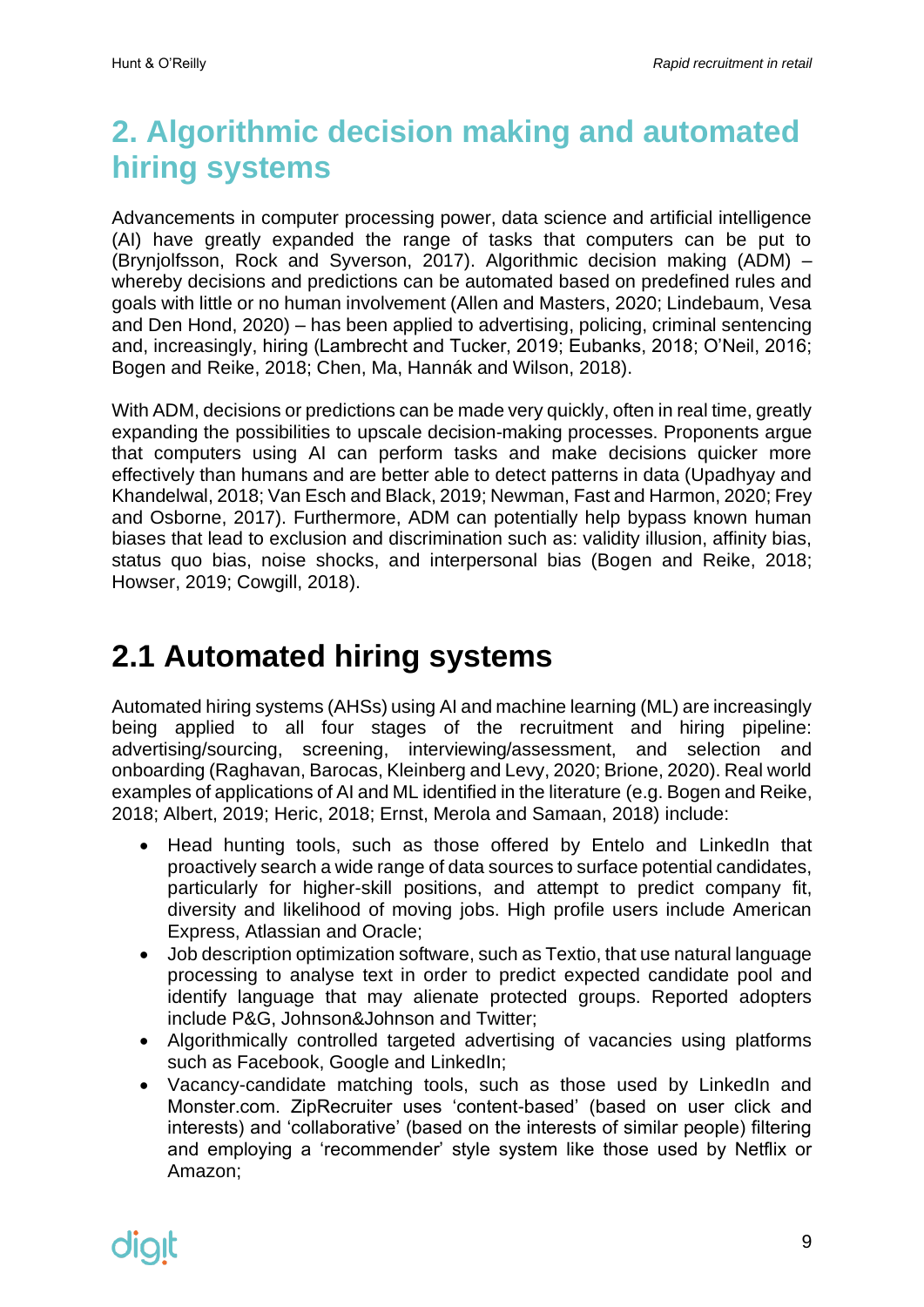- CV screening software, such as Ideal, which can instantly review and screen a large number of CVs or applications and rank the 'best' candidates. Amazon, IBM and Goldman Sachs are adopters of such technology;
- AI-powered psychometric testing Koru and Pyemetrics are high-profile examples that use games and psychometric-based assessments in order to predict cognitive, behavioural and personality traits expected to be good predictors of fit and performance. Unilever, PwC and Accenture are high-profile users;
- Video screening For example, HireVue uses video interviews to measure human traits from non-verbal cues, vocal cues and language use, and employ ML to predict workplace performance. Vodafone and Intel are two high-profile users of video screening software;
- Candidate engagement chatbots using natural language processing can be used to engage applicants and provide quick responses to questions and even provide instant feedback to applications. H&M and eBay are reported to be users of this type of technology;
- Automated scheduling software uses AI to pick up on scheduling expressions and automatically executes admin tasks, allowing recruiters to focus on more essential tasks.

In many cases, employers use a combination of tools and technologies, both in-house and/or from third party vendors (Bogen and Reike, 2019). Unilever, partnering with Pyemetrics, employed a two-stage process involving a game followed by a video interview to screen candidates (Heric, 2018; Marr, 2018; Booth, 2019). ML was used to predict career success using traits measured from facial expressions, body language and word choice. Similarly, German company SAP developed and tested a screening process using CV screening and two algorithmically assessed pass/fail screening assessments – a ten minute cultural fit test and a 20 minute situational judgement test – and a day long assessment (Hopping, 2015).

### <span id="page-9-0"></span>**2.2 Automated hiring systems, algorithmic decision-making and bias**

Such systems have the potential to ensure hiring is fact based and driven by data, not intuition (Van Esch and Black, 2019). This can potentially improve the quality and diversity of hires. Diversity in the workforce is not only an ethical goal, but hiring diverse employees stimulates innovation and creativity, helping to improve productivity and competitiveness (Hunt, Layton and Prince, 2015; Pessach et al., 2020). Thus, AHSs can potentially have wide-ranging organizational performance benefits. However, while commercially available AHSs commonly claim to circumvent human subjectivity by ranking individuals on 'objective' measures, these claims are rarely scrutinized by academic research (Raghavan et al., 2020; Sánchez-Mondero, Dencik, and Edwards, 2020).

Conversely, some have argued that ADM has the potential to reproduce and even amplify human biases, while giving only the illusion of objectivity (Eubanks, 2018; O'Neil, 2016; Newman et al., 2020; D'Alessandro, O'Neil and La Gatta, 2017). Mehrabi et al. (2019) identify no fewer than 23 potential sources of bias in ML and outline four broad types of discrimination in data: direct, indirect, systemic and statistical. To which,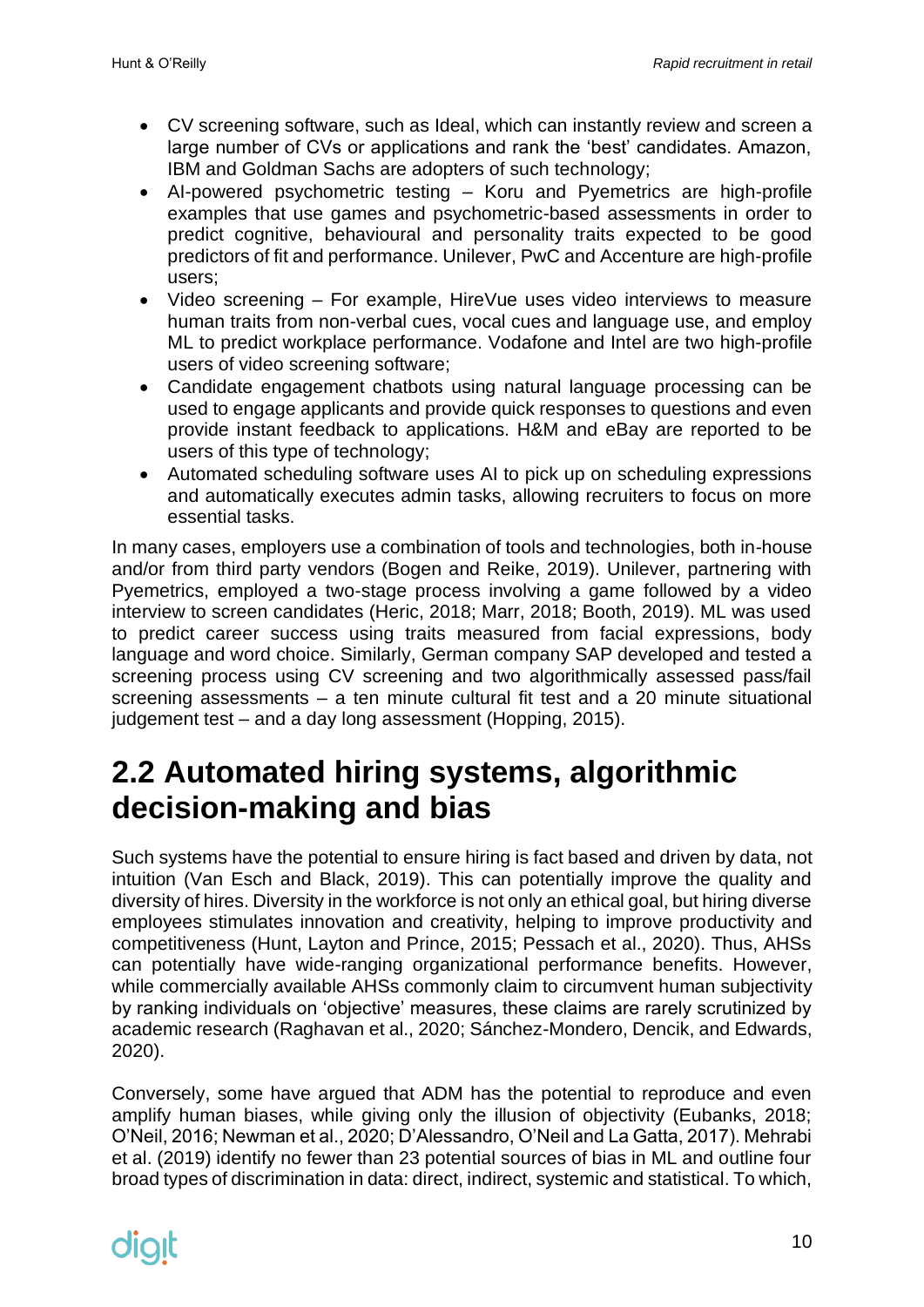a further four can be identified in the Data Science literature (Kamishima, Akaho, Asoh and Sakuma, 2012; Turner Lee, 2018). These can be synthesized as follows:

- **Direct prejudice/discrimination** use of a sensitive characteristic in the prediction model;
- **Indirect prejudice/discrimination** the prediction model includes a characteristic that is highly correlated with a sensitive characteristic;
- **Latent prejudice/discrimination** the prediction model includes a characteristic, or characteristics, that are partially correlated with a sensitive characteristic;
- **Systemic/structural discrimination or bias** where the culture or policies of an organization lead to discrimination of certain groups (e.g. hiring people with similar experiences or interests) or bias that stems from existing patterns of disadvantage (e.g. using *alma mata* to rank candidates when access to different universities is known to be unfair);
- **Statistical discrimination** group averages used in data models (e.g. because a measure of interest is hard to observe) leading to unfair treatment;
- **Underestimation** where the training dataset is too small for the ML to learn an accurate prediction model. While any learned bias is unintentional, unfair decisions may result when applied to the wider population;
- **Negative Latency** unfair sampling or labelling in the training data. For example, if a given organization's historical recruitment decisions have been biased, the selection bias in the training dataset can lead the ML to learn this bias. This issue is difficult to overcome because it is not known how many of the past rejected candidates would have made good employees.

While the potential advantages of AHSs and the use of ML in recruitment are real – Unilever reportedly saved 100,000 recruiter hours using a two-stage AI-based candidate screening system and SAP reportedly saved a projected £250,000 in the first year following implementation (Heric, 2018; Booth, 2019; Marr, 2018; Hopping, 2015) – some high profile examples underline the potential issues. For example, an algorithm used to target STEM job ads on Facebook was shown to target men almost exclusively because cost-effectiveness optimization effectively screened out young women who command a higher advertising premium (Lambrecht and Tucker, 2019). In 2017, Amazon famously abandoned development of a CV screening algorithm because it screened out CVs that used the word "women's" or where applicants had attended all female colleges because of bias in the training data where the company had historically hired men for developer and technical posts (Brione, 2020; Dastin, 2018). However, while fairness and reducing bias in ML and ADM are established topics in the data science literature, understanding how use of these technologies play out in hiring practices is relatively understudied. And, while the sheer number of AHS providers is testament to the extent to which the technology is starting to be applied to hiring, there is little academic research as to how such technologies are being applied in practice and the implications for organizational objectives.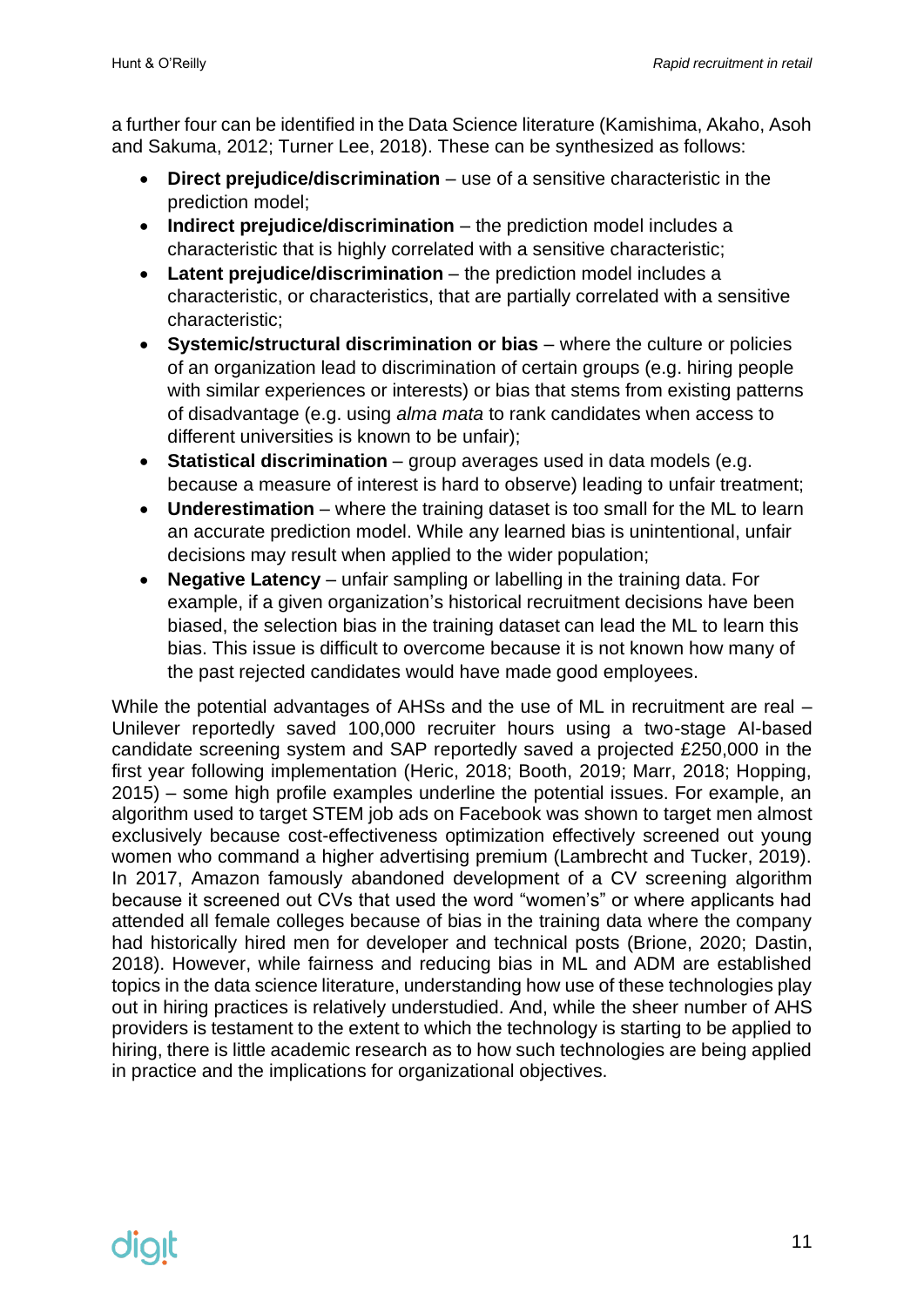# <span id="page-11-0"></span>**3. The Rapid Recruitment project**

# <span id="page-11-1"></span>**3.1 Background and objectives**

#### <span id="page-11-2"></span>**Staff turnover in the retail industry**

Staff turnover in the retail industry is high compared to other industries: the total annual turnover in retail averaged at 58.4% in 2019 compared to a 45.1% average across all industries in the US.<sup>1</sup> Similar patterns are also found in the UK with employee turnover rates second only to the hospitality sector and arts, entertainment and recreation.<sup>2</sup> Walmart is not immune to this with respondents from the Home Office and from stores noting that staff turnover among store-level hourly associates was a significant challenge, particularly among new hires. In an industry where customer service is key, time and resources spent recruiting and training staff can be substantial and turnover can affect quality of customer service.

#### <span id="page-11-3"></span>**Fairness and diversity**

Ensuring fairness and diversity are not only ethical goals, they can also help improve productivity and competitiveness by enhancing innovation and creativity (Hunt et al., 2015; Pessach et al., 2020; Cowgill, 2018). This view was reflected in the views of interviewees at Walmart who cited equality, diversity and inclusion (EDI) as important for achieving organizational goals:

*We've got an overarching vision of everyone included, we believe that when associates are and feel welcomed, comfortable and safe, they're engaged and empowered to be high performers, to deliver better service for our customers and our members…We believe that diverse teams outperform non-diverse teams, but only when they're in an inclusive environment. (EDI Champion)*

*We're a company that's been focused on diversity and inclusion as long as I've been in management with the company and well before that… I think we've always tried to recruit diverse candidates. I think we've always tried to promote people based off of their ability, not so much, you know, fitting into a certain mould.*

*(Joe, Experienced store manager at a supercentre)* 

The importance of EDI to Walmart is also evident in a number of wider organizational schemes and policies aimed at supporting EDI, including the setting up of a Global Office of Culture, Diversity and Inclusion and schemes such as the Center for Racial Equity Award grants. $3$  Thus, the ability to identify and retain quality personnel in a speedy and fair way is an important organizational objective.

<sup>1</sup> <https://www.bls.gov/news.release/jolts.t16.htm>

<sup>2</sup>[https://www.ons.gov.uk/employmentandlabourmarket/peopleinwork/employmentandemployeetypes/a](https://www.ons.gov.uk/employmentandlabourmarket/peopleinwork/employmentandemployeetypes/adhocs/10685employeeturnoverlevelsandratesbyindustrysectionukjanuary2017todecember2018) [dhocs/10685employeeturnoverlevelsandratesbyindustrysectionukjanuary2017todecember2018](https://www.ons.gov.uk/employmentandlabourmarket/peopleinwork/employmentandemployeetypes/adhocs/10685employeeturnoverlevelsandratesbyindustrysectionukjanuary2017todecember2018) 3[https://corporate.walmart.com/newsroom/2021/02/01/the-walmart-org-center-for-racial-equity](https://corporate.walmart.com/newsroom/2021/02/01/the-walmart-org-center-for-racial-equity-awards-over-14-million-in-first-round-of-grants)[awards-over-14-million-in-first-round-of-grants](https://corporate.walmart.com/newsroom/2021/02/01/the-walmart-org-center-for-racial-equity-awards-over-14-million-in-first-round-of-grants)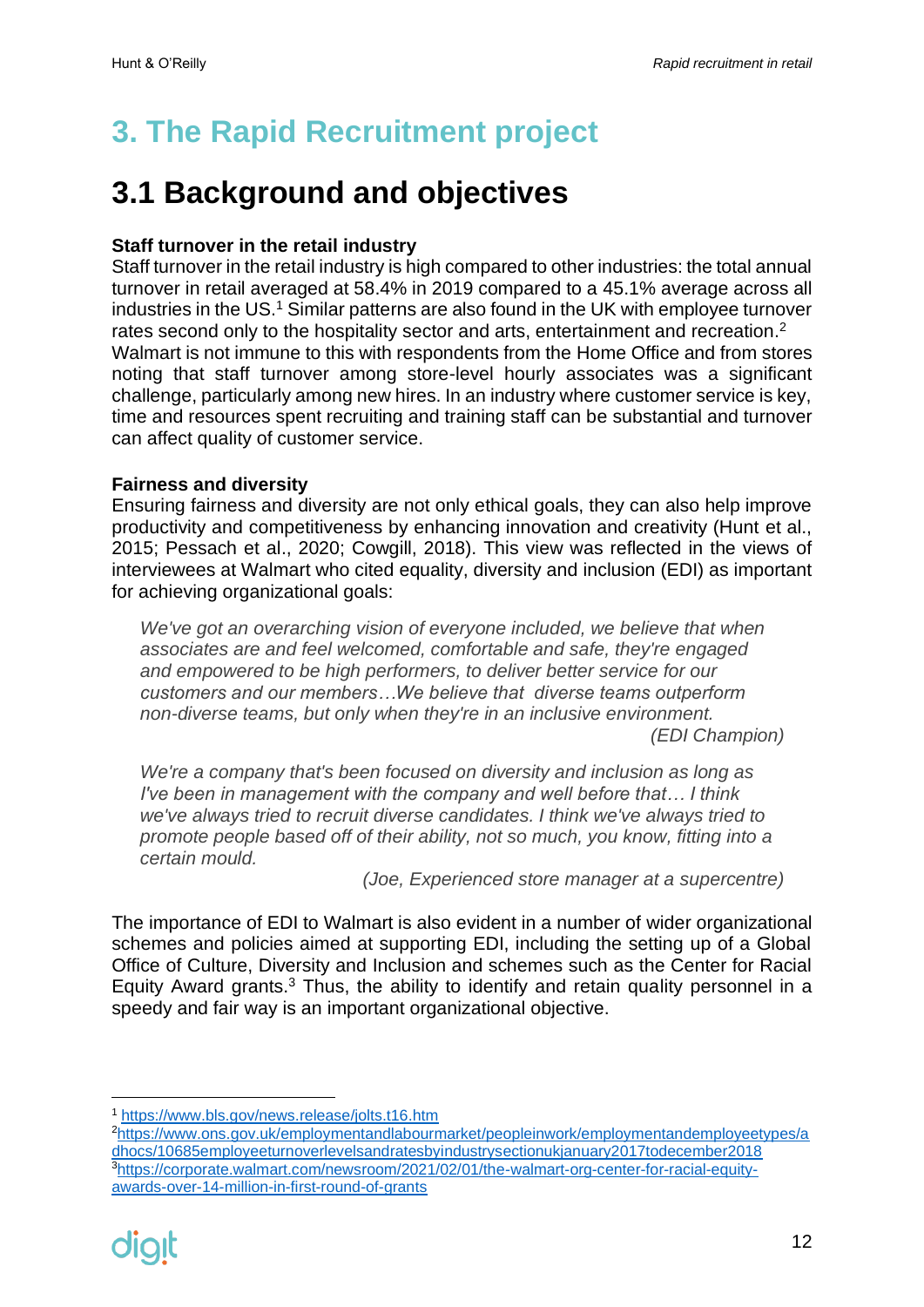#### <span id="page-12-0"></span>**The Coronavirus Catalyst**

Walmart employs 1.5 million workers across their 4,100 US stores. The advent of the Coronavirus crisis in early 2020, and the ensuing surge in consumer demand, created the need to onboard tens of thousands of workers in a short period. The organization recruited 460,000 new associates in the period from March to November 2020. This amplified the need for a fast, effective and fair hiring system for store-level associates. In response, Walmart brought forward existing plans to update the hiring and onboarding system that had been under development for two years.

The overarching aim of the Rapid Recruitment project was to leverage AI-enabled technology to improve retention and quality of new hires among frontline hourly paid associates. This was to be achieved through speeding up the hiring process and making hiring decisions less subjective and more data-driven.

#### <span id="page-12-1"></span>**Objectives**

The reported objectives of the project were to:

- 1) Make 'better' hiring decisions in terms of length of tenure and employee performance;
- 2) Minimize the influence of human bias in hiring decisions;
- 3) Speed up the hiring and onboarding system to enable the recruitment of a greater number of associates within a shorter time period (aim 48 hours);
- 4) Protect the health and safety of hiring staff and applicants during the pandemic by reducing the need for face-to-face contacts.

# <span id="page-12-2"></span>**3.2 Changes implemented**

These objectives were to be achieved by the implementation of two main changes to existing hiring and onboarding processes for hourly paid store-level associates:

- 1) Organizational changes to the hiring process (detailed below); and
- 2) Changes to background checks and onboarding processes aimed at reducing the amount of time between job offer and start date in store.

While this report focuses on the former, the latter involved a more streamlined process for background checks, enabling new hires to start after part 1 of the background check had completed and enabling new hires to complete some onboarding activity remotely before their first day in store. This reduced the chances of new hires finding alternative jobs before background checks were completed.

Changes implemented to the hiring processes included:

- 1) Development of an algorithm using machine learning to help sort applicants in the Hiring Helper<sup>4</sup> hiring system used by people leads and store managers;
- 2) Organizational changes to the hiring process and hiring management system, including:
	- a. Replacing in-person interviews with shorter telephone interviews;

<sup>&</sup>lt;sup>4</sup> The Hiring Helper is the hiring database system used by people leads and store managers to manage job requisitions and applications.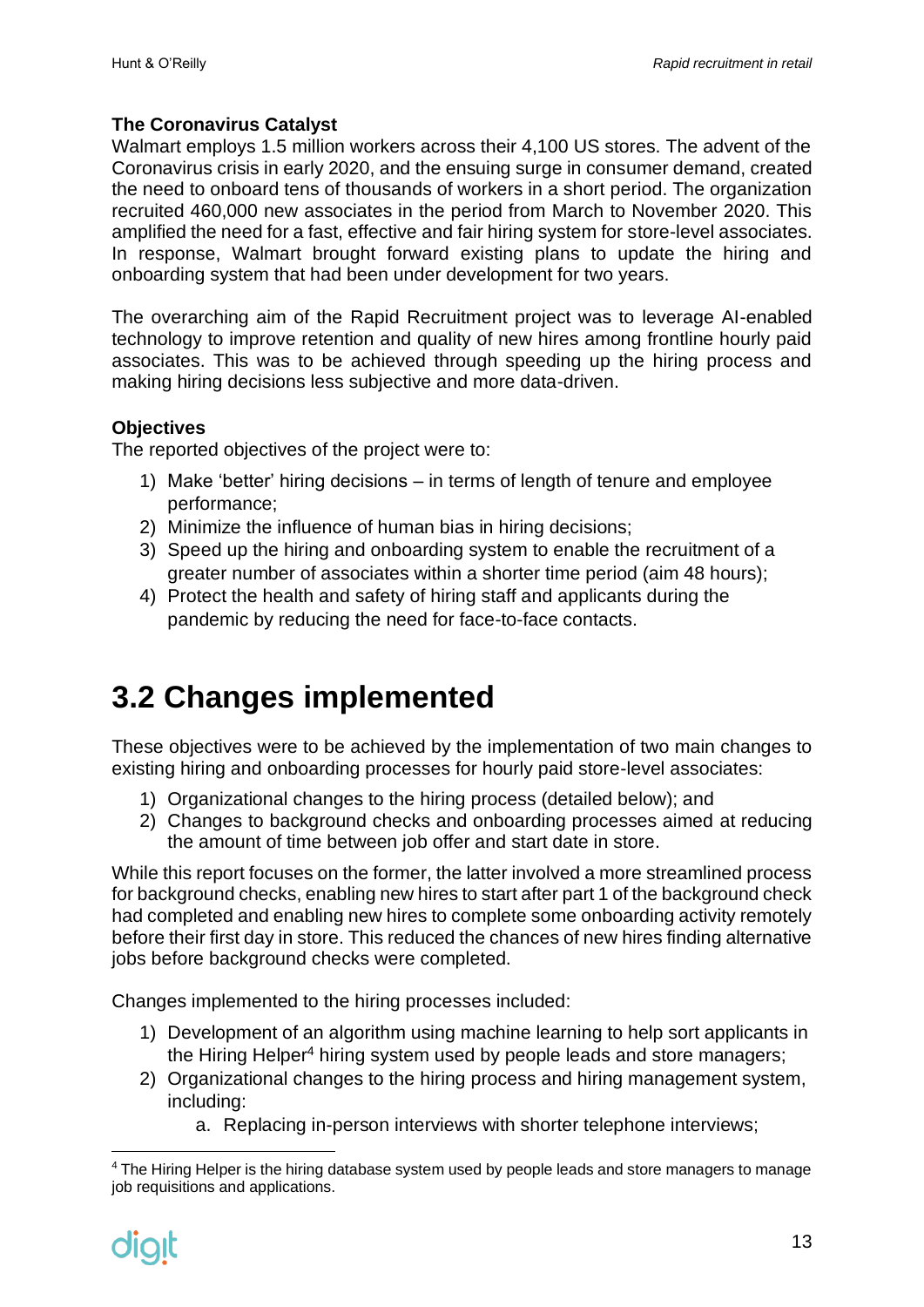- b. Changes to the user interface (UI) in the Hiring Helper;
- c. Changes to the guidance around the use of the Hiring Helper to encourage users to make better use of the sorting technology; and
- d. Enabling people leads and managers to make over the phone job offers.

Together these changes aimed to make hiring decisions more 'data-driven': based solely on information that was genuinely related to these desired outcomes and not influenced by other, less relevant factors.

By making hiring decisions more data-driven the team hoped to both improve hiring outcomes and minimize the influence of human bias. These two objectives were often seen as being two sides of the same coin. The changes to the Hiring Helper UI were aimed at making candidates near the top of the list and the reasons for their position more prominent encouraging trust and confidence in the algorithm's recommendations, and enabling hiring managers to make job offers over the phone meant that hiring could be performed much more quickly and with no need for inperson contact.

### <span id="page-13-0"></span>**3.3 Development of the algorithm and the Hiring Helper**

The project team sought to leverage existing work on the algorithm that had been in development since 2018 and had been incorporated into the Hiring Helper in 2019. The project was described as multi-year journey aimed at improving the existing hiring and staff management system.

The objective was to make hiring decisions more 'data-driven' and less biased, by making recommendations based solely on information that could be shown to predict organizational outcomes and not influenced by other, less relevant factors. In other words, the aim was to help people leads and store managers to identify the 'best' candidates in terms of potential performance and the likelihood of staying in post. Machine learning technology was used to train the algorithm to predict which candidates would make a good hire and sort them in the list of candidates presented to people leads when opening a new job requisition. A number of different target variables ('labels') related to positive hiring outcomes were considered, including different measures of employee performance and length of tenure.

Predicted 90-day turnover (i.e. likelihood of staying in post for longer than 90-days) was chosen as the target variable because it is an objective measure, available for all hires. As such a business case could be made for the value of improving 90-day turnover in future hiring decisions. Other performance measures, such as information from performance reviews, were either subjective or not available for all staff.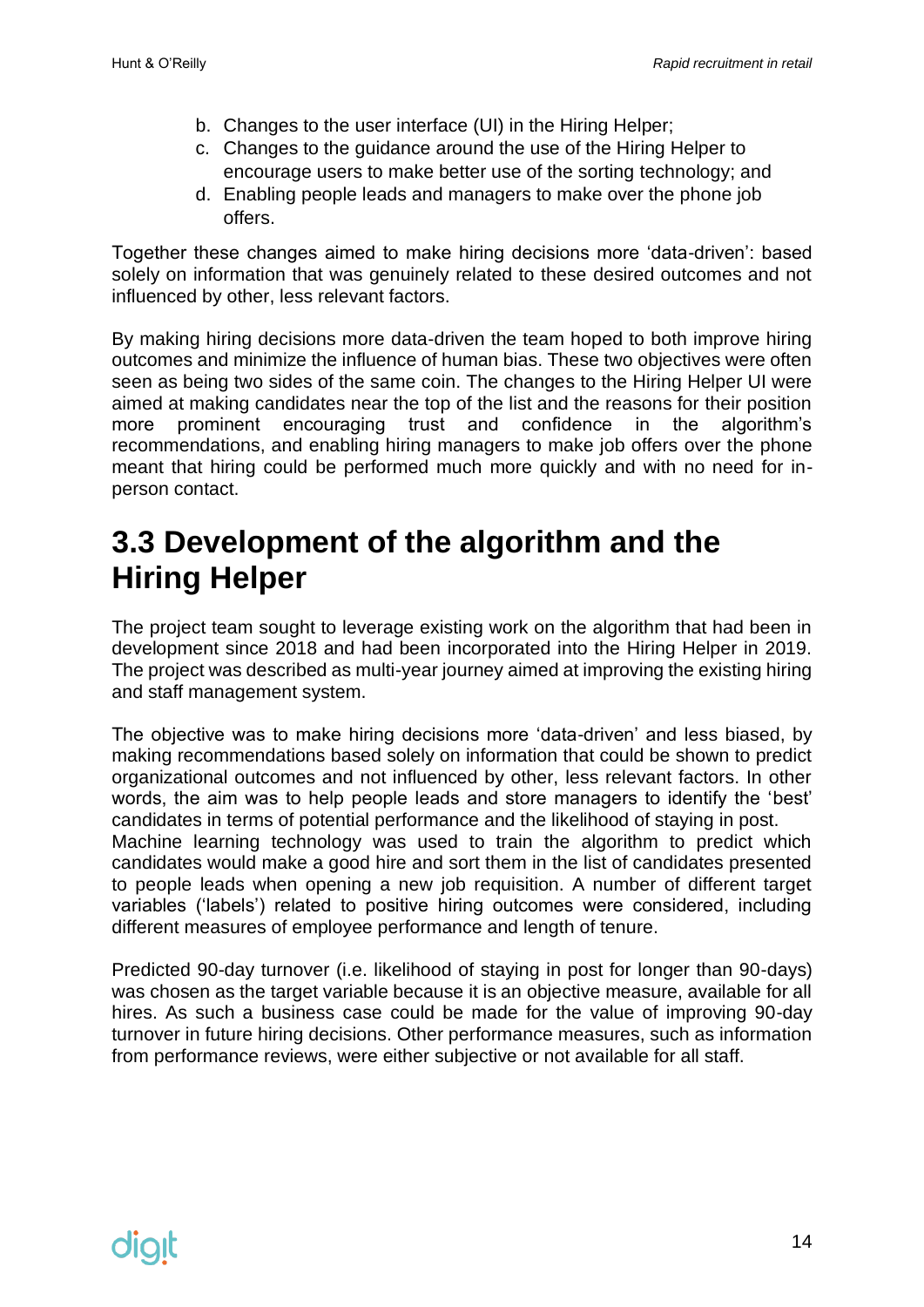#### <span id="page-14-0"></span>**Fair Aware Classifier**

The algorithm was trained on historical data for an existing hire cohort (500,000-  $600,000$  hires) using a Fair Aware Classifier,<sup>5</sup> using more than 30 data points. Measures used in the algorithm included metrics related to applicants' employment history, their scores on the pre-employment assessment and geographical measures (e.g. distance from store). The Hiring Helper also applied business rules based on a number of variables including job preference, shift availability, if applicants had failed the pre-employment assessment, if they had previously had employment at Walmart terminated and if they were ineligible for the particular requisition (e.g. if they were a minor). The algorithm did not make use of protected characteristics, such as age, gender or race, for legal and ethical reasons.

A Fair Aware Classifier approach was chosen because it helped ensure that any variance in measures used in the algorithm that was correlated to protected variables would be 'stripped out' of the data while retaining variance that helped predict the target outcome.

The large amount of historical data available for the organization was seen as a major advantage in developing the algorithm, as the greater the amount of data that is available the more accurate the resulting algorithm. Once the algorithm had been trained on the training dataset it was piloted in two markets with 25 stores before being rolled out for general use in stores. Prior to this, the list of potential candidates presented for any given requisition could be sorted by people leads on any number of variables, such as name, distance from store or date of application.

#### <span id="page-14-1"></span>**Building trust and confidence**

Building trust and confidence in the algorithm's ability to predict good hires was identified as an important factor in the successful implementation of the system. In order to achieve this, it was seen as essential to ensure that output was: 1) accurate, 2) trustworthy, and 3) transparent. The project team described building trust as an ongoing journey involving listening to user concerns and the ongoing development of the algorithm and UI.

*We don't expect them out of the gates to just follow our direction. Right? We're doing this and we're on a journey to learn, learn and refine, learn and refine, until we get it right. And we'll never get it perfect but we should be able*  to get it better than they [managers] would, at some point because we're *leveraging all these data elements.* 

*(Project Lead)*

In addition, it was also necessary to make the hiring and talent management system 'portable' using Application Programming Interface (API) so that future adjustments and changes to the hiring and talent system can be made more easily.

<sup>5</sup> A fairness aware classifier is a type of machine learning algorithm that aims to accurately predict a target variable while reducing the influence of indirect prejudice, which can occur when a sensitive characteristic is correlated with a variable used in the model even if the sensitive characteristic itself is not used in the model (Kamishima et al., 2012).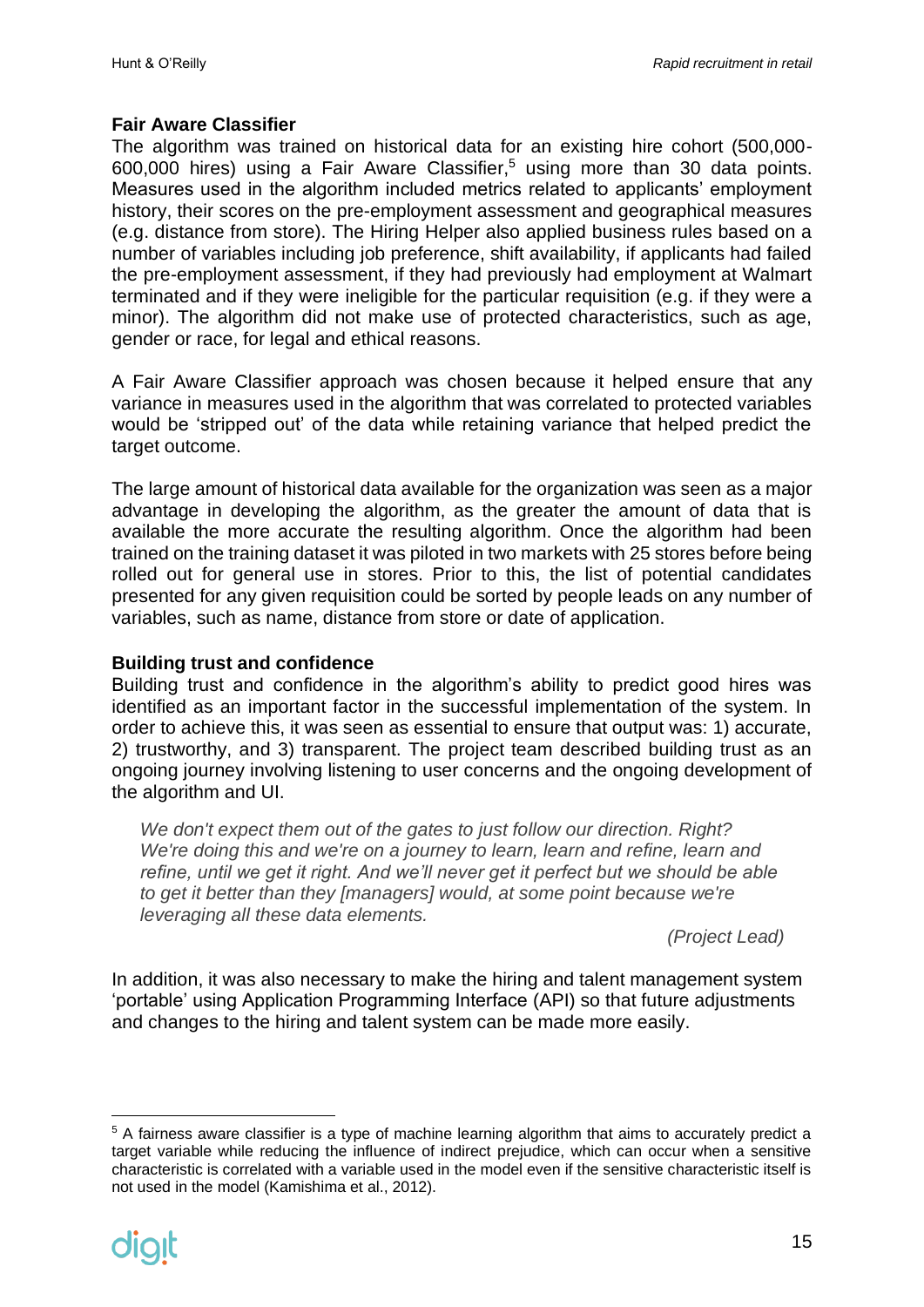### <span id="page-15-0"></span>**3.4 Organizational changes to hiring processes and changes to the hiring management system**

Prior to the implementation of the project, candidates for hourly paid roles would have been interviewed in-person on site. The onset of the coronavirus crisis led to the team rethinking and bringing forward existing plans to make organizational changes to the hiring process. The in-person interview was removed and replaced with a shorter, less detailed, telephone interview.

Additional guidance was disseminated via Amp<sup>6</sup>: 1) advising people leads and hiring managers to use the list presented in the Hiring Helper as a starting point for identifying suitable candidates, and 2) enabling them to make job offers over the phone if they felt a candidate was suitable based on their application and information gathered over the phone.

Changes were also made to the Hiring Helper UI in order to make candidates ranked higher in the list, and the reasons for their position, more prominent. Whereas candidates in the previous UI were listed in tabulated form with candidates as rows and key metrics as columns, the updated UI displayed the top five candidates as tiles on a carousel displayed horizontally from left to right, with users needing to scroll along the tiles to see candidates further down the list. An 'explain to me' button was also added to the new UI that listed the main pros and cons that explained the candidates' position in the list. These changes to the UI were intended to increase trust in the system and make it more user friendly.

It was hoped that increasing trust in the Hiring Helper would help achieve objectives 1 and 2 (p13, this working paper) by making hiring decisions more 'data-driven' and less prone to conscious or unconscious human biases related to the appearance of candidates. If users have trust in the Hiring Helper, they can call up candidates sorted at the top of the list by the algorithm and offer them the job on the spot if they are suitable. This also helps speed up the hiring process and minimize transmission of Covid-19 by reducing the need for the scheduling of multiple in-person interviews. At the time of the interviews, while the algorithm was in use in all stores the updated UI had not yet been rolled out to all stores.

All of these changes were intended to make hiring choices more data-driven, by removing opportunities for unconscious bias and elevating the role of the algorithm in guiding hiring choices. This way decisions about who to interview would be guided by predictive analytics, based on metrics related to turnover, and information from candidates' application forms. Thus, job offers would be less likely to be influenced by factors unrelated to turnover, such as human bias related to appearance, personal characteristics and pre-conceived ideas about candidates' capabilities.

<sup>&</sup>lt;sup>6</sup> The organization's internal messaging system.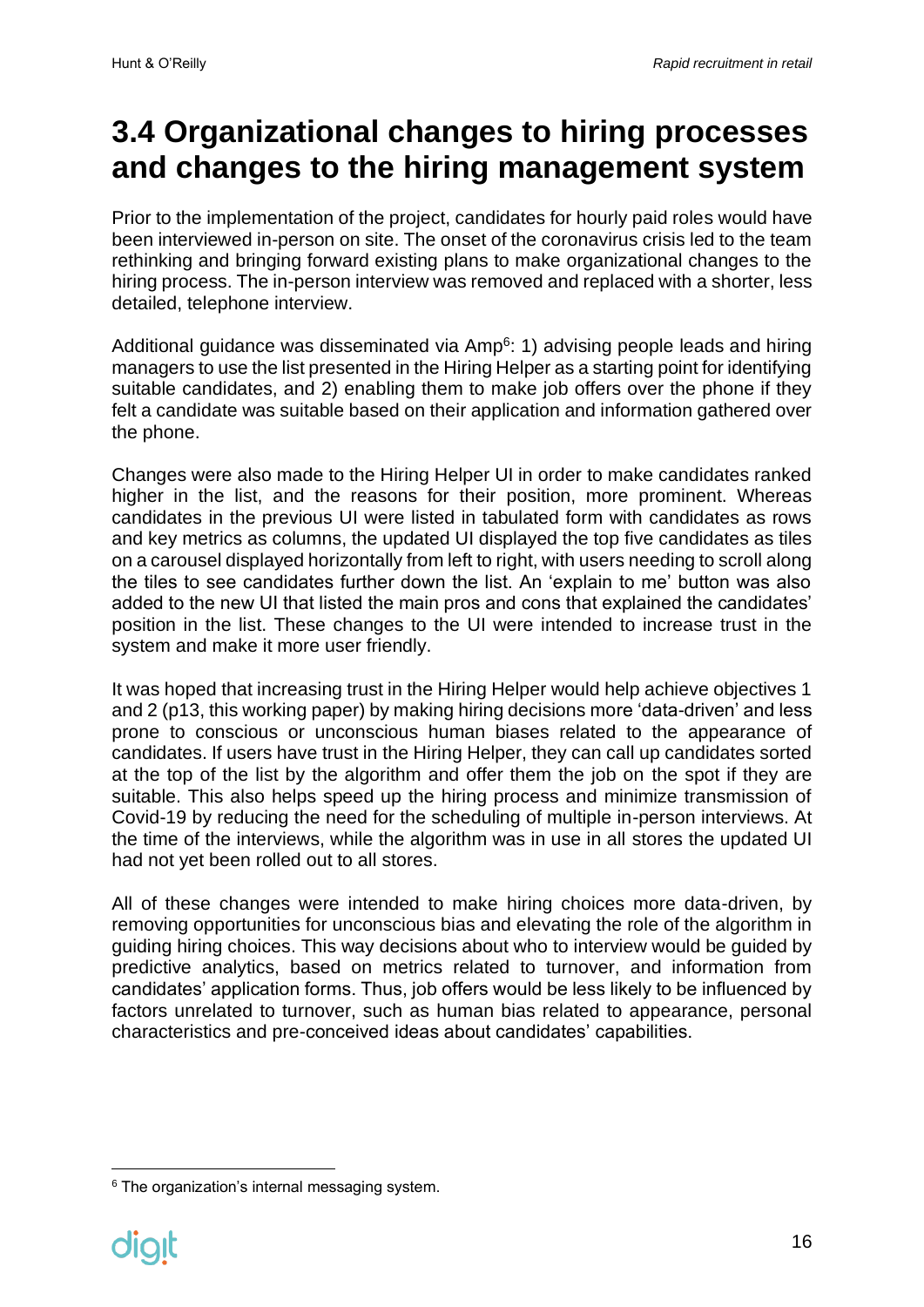# <span id="page-16-0"></span>**4. Outcomes and user response**

### <span id="page-16-1"></span>**4.1 Overview of user response**

The people leads and store manager interviewed generally accepted the recent changes made to the system around the start of the coronavirus crisis. All accepted that the removal of the in-person interview was a necessary step to protect staff and applicants from transmission of the virus and all appreciated the timesaving advantages.

However, awareness of the technology used in the system and confidence and trust in its capabilities varied. Behavioural responses to the changes made to the system and use of technology can be thought of varying along two continuums:

- 1) Extent to which they were aware of the technology involved and its objectives;
- 2) Level of buy-in to the new system and confidence in the Hiring Helper's ability to make good hiring recommendations.

Figure 1 shows where individual responses fit in this two-dimensional space and Table 1 summarizes the responses of individual users. While from the figure it might appear that buy-in is correlated with awareness, it is clear from user's reports that buy-in and trust in the system has more to do with the perceived ability of the system to identify good hires (compared to the old system) than awareness of the technology involved. While greater awareness of the technology involved in the system could increase buyin from some users, other users may remain sceptical. These issues are discussed in more detail in the following sections where user responses are discussed in relation to the main objectives of the project.



#### **Figure 1 – Behavioural response to the Hiring Helper and Rapid Recruitment project**

Notes: user response is plotted along two dimensions from low to high in terms of (i) awareness of the new system and the technology involved and (ii) the extent to which they trust the system and use it as intended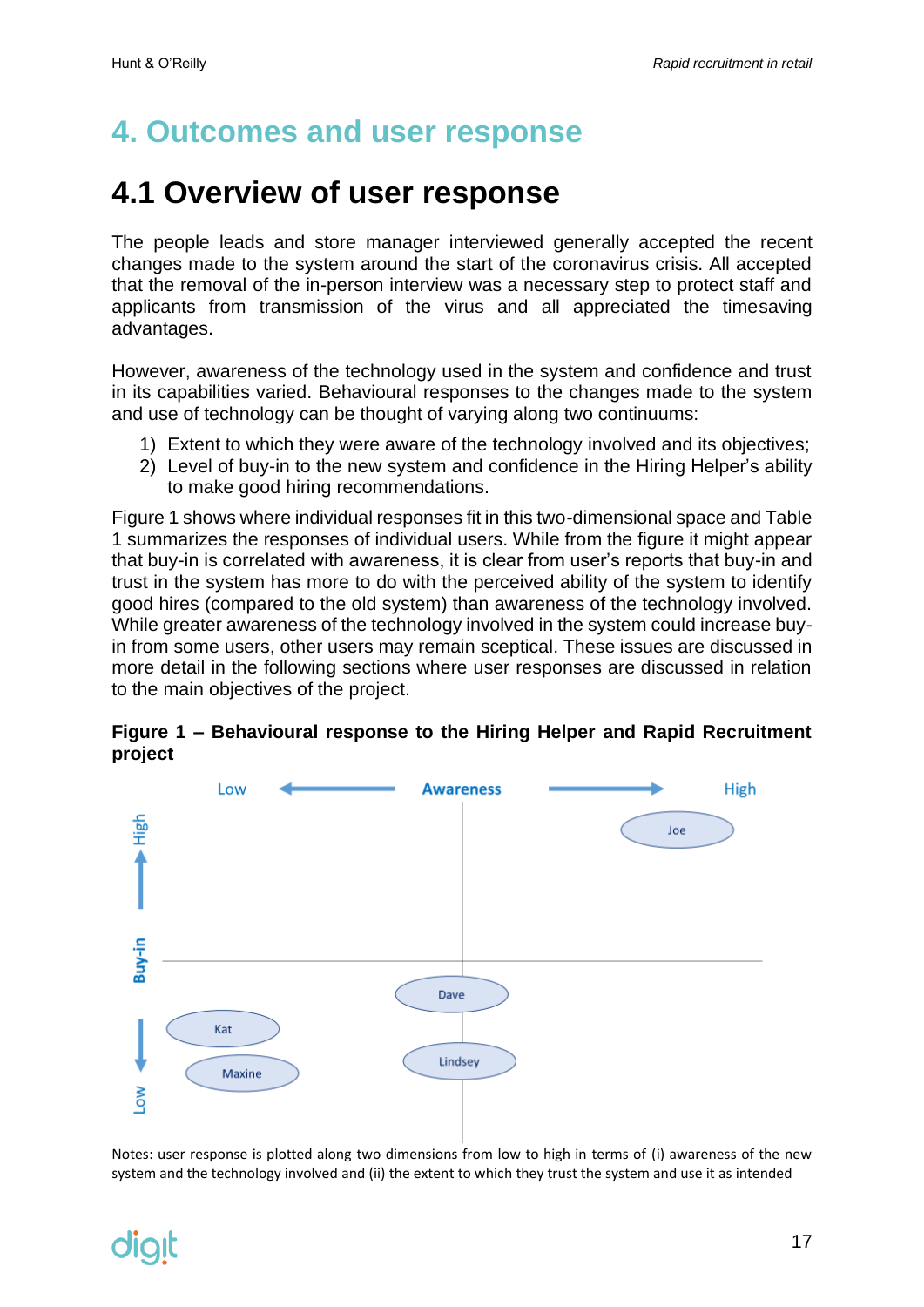#### **Table 1 – Summary of individual user responses**

| Respondent    | <b>Behavioural response</b>                                                                 |
|---------------|---------------------------------------------------------------------------------------------|
| Joe           | Experienced store manager in a mid-size supercentre in an urban market                      |
|               | Aware that algorithm is attempting to predict quality and longevity of applicants;          |
|               | Generally feels that well trained manager can make better decisions but had become          |
|               | convinced that the HH was making as good, if not better, recommendations; felt that         |
|               | this was particularly useful for new managers and to achieve much quicker hiring            |
|               | times; used recommendations to focus attention to applicants at the top of the list;        |
|               | has a view that, despite best intentions, human decisions are subject to biases and         |
|               | ADM can help minimize that.                                                                 |
| Lindsey       | People lead in a high-volume supercentre in a large rural market with more than             |
|               | 7 years' experience in an HR role                                                           |
|               | Partially aware of the technology used in the HH; Understood that it was attempting         |
|               | to predict good hires but was sceptical of its ability to do so; gave examples of some      |
|               | at the top of the list who turned out not to be good hires and some appearing far down      |
|               | the list that they felt would have made good associates; believed that the main aim         |
|               | of removing the in-person interview was to avoid Covid transmission; felt that this had     |
|               | the potential to remove some human bias but felt that some of the advantages of in-         |
|               | person interviews, such as judging honesty through body language, were lost and             |
|               | that appearance was a good indicator of professionalism; had reverted to in-person          |
|               | interviews as had been 'burned' by some decisions.                                          |
| Kat           | People lead in a complex supercentre in an urban market, only in post for 1                 |
|               | year                                                                                        |
|               | Tends to go through all the applicants on the first and second page on the list ( $NB -$    |
|               | store is on the old UI) focusing on those that have appropriate availability and who        |
|               | scored good or excellent on the assessment; mostly goes through the list in order but       |
|               | reviews up to 20 before deciding who to call for a telephone interview. Out of those        |
|               | called, applicants finally hired could appear anywhere in the list. Reported sometimes      |
|               | starting at the bottom of the list (of the 5-20) when they need to fill a number of         |
|               | requisitions because names at top might appear in several requisitions (but noted           |
|               | that sometimes these had applied a long time before). Assumed position on the list          |
|               | was related to when the applicant applied (most to least recent). Believed that the         |
|               | removal of in-person interviews was for safety reasons related to Covid and to speed        |
|               | up the process but that there were no other reasons. Felt that the pre-employment           |
|               | assessment was a good predictor of turnover. Felt that you can get a good sense of          |
|               | attitude and customer service skills over the phone and that this was likely to make        |
|               | hiring fairer because you cannot see the applicant (although recognised this might          |
|               | not suit every applicant).                                                                  |
| Dave          | People lead at a supercentre in a large rural market, more than 9 years of HR               |
|               | experience                                                                                  |
|               | Likes to look at all the applications in the requisition. The store uses the 'explain to    |
|               | me' function 30% of the time. Reported that some managers were sceptical of the             |
|               | recommendations and like to work things out for themselves. Understands that the            |
|               | list is sorted by an algorithm and that it takes different metrics into account, but unsure |
|               | of the metrics and technology used. Felt that the recommendations were not always           |
|               | accurate, gave examples of recruiting applicants rated poor who turned out to be            |
|               | great associates; concerns were partly about the assessment, which he felt was              |
|               | subjective and might not be good for those who are nervous or with poor digital skills.     |
|               | While he noted the speed and safety benefits of removing the in-person interview, he        |
|               | felt that the current process has lost some of the 'human element'.                         |
| <b>Maxine</b> | Experienced people lead at a supercentre in an urban market                                 |
|               | Was unaware that the HH used AI technology but understood that the system took              |
|               | into account a number of different factors and business rules. Reported going through       |
|               | the list as requested, but was sceptical of the recommendations it made. Wondered           |
|               | to what extent number one on the list was better than number two, or even number            |
|               | 20, and gave examples of people further down the list that they felt made good              |
|               | associates. Her main feeling was that the assessment was not necessarily accurate           |
|               | in all areas.                                                                               |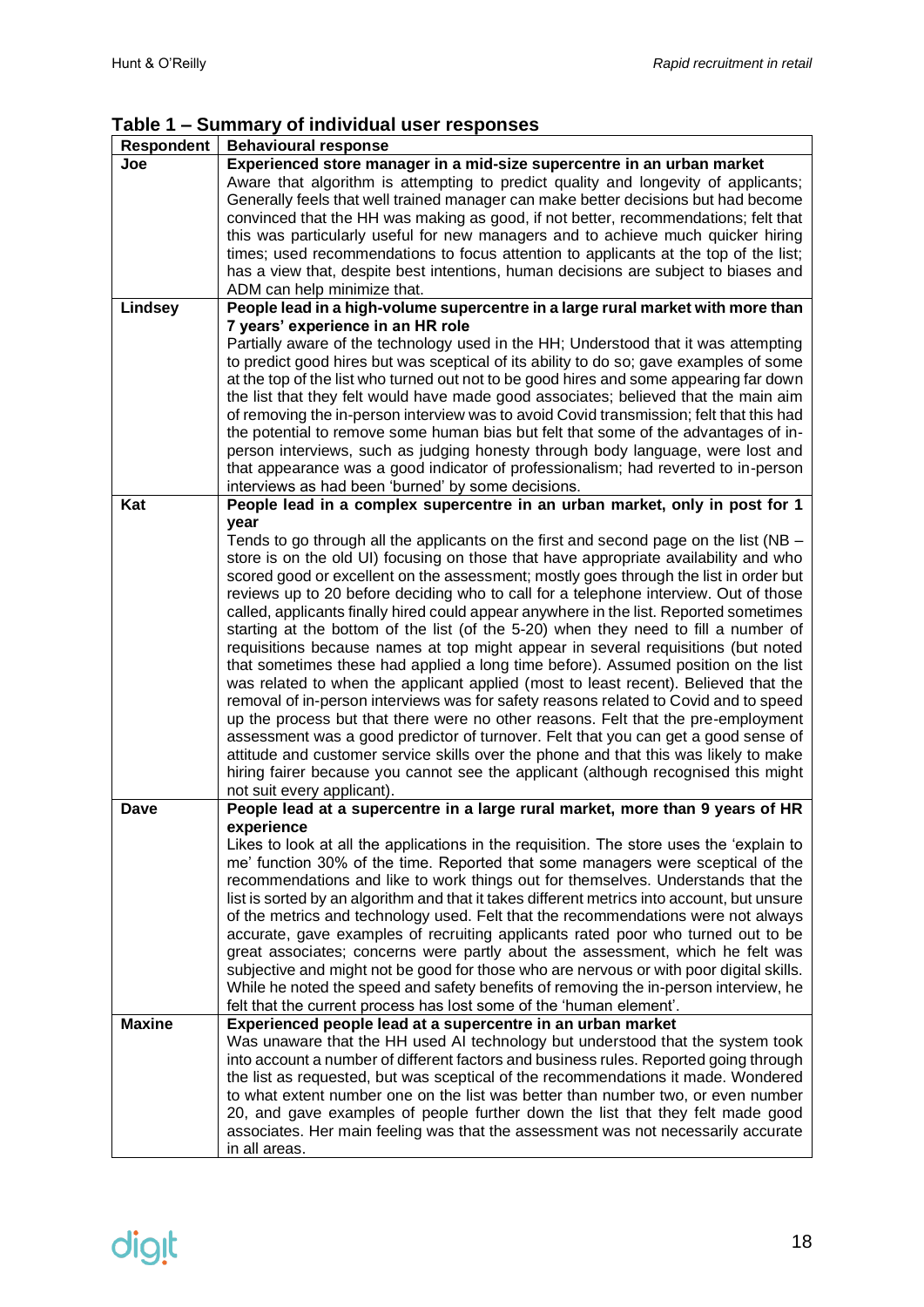# <span id="page-18-0"></span>**4.2 Speeding up hiring and making it safer during the pandemic**

Users generally understood and had adopted the new hiring process, although some aspects had been adopted to varying degrees. All had stopped carrying out in-person interviews and were instead carrying out shorter telephone interviews. However, one respondent reported that some hiring managers had recently reverted to in-person interviews as they lacked confidence in the ability to identify good hires in the absence of face-to-face interaction with candidates.

All of the people leads and the store manager interviewed understood that changes to the system were intended to speed up the process and minimize the transmission of Covid-19. In fact, at least one respondent was under the impression that these two objectives were the only reasons for the changes to the hiring system.

*The objective was to keep us safe I would say. You have safety precautions for everyone, so you didn't have as many face to face kind of contacts with people.*

*(Kat, People lead)*

All interviewees reported that the changes to the hiring system, along with the changes to background checks and onboarding processes, had indeed sped up the hiring process from one to two weeks to as little as 48 hours. This was universally valued by the hirers interviewed and all felt that removing the in-person interview was a necessary step to protect staff and candidates during the pandemic.

*Well, the advantages are it's safer as far as everyone, you know, possibly, for health issues. … And I would say also, the advantages are being able to quickly get candidates in. This process is definitely a lot quicker. So I will say that I do love that about it because you don't have to wait for a person to come in and their availability and interview. You can do everything the same day. So it makes the process a lot easier to fill positions.*

*(Kat, People lead)*

While all respondents felt that carrying out interviews by telephone saved time and may help eliminate unconscious bias related to appearance, others had reservations about the recommendations of the Hiring Helper and the ability to assess candidates over the phone. These reservations – discussed in the following section – led some to review more applications than necessary or to revert to in-person interviews. For example, one respondent (at a store that was still using the old Hiring Helper UI) was unaware of the technology that went into the sorting of candidates, or that those further up the list were predicted to be good hires. They continued to go through 10-20 candidates in the list in much the same way as previously, sometimes starting at the bottom of the list.

*So the first thing I would do is go through the profile open up a requisition. I would then go through all the applicants on the first to second page. Those are usually the ones who have just applied. Because most of the time they have not found the job yet and they're still, you know, currently looking. And I*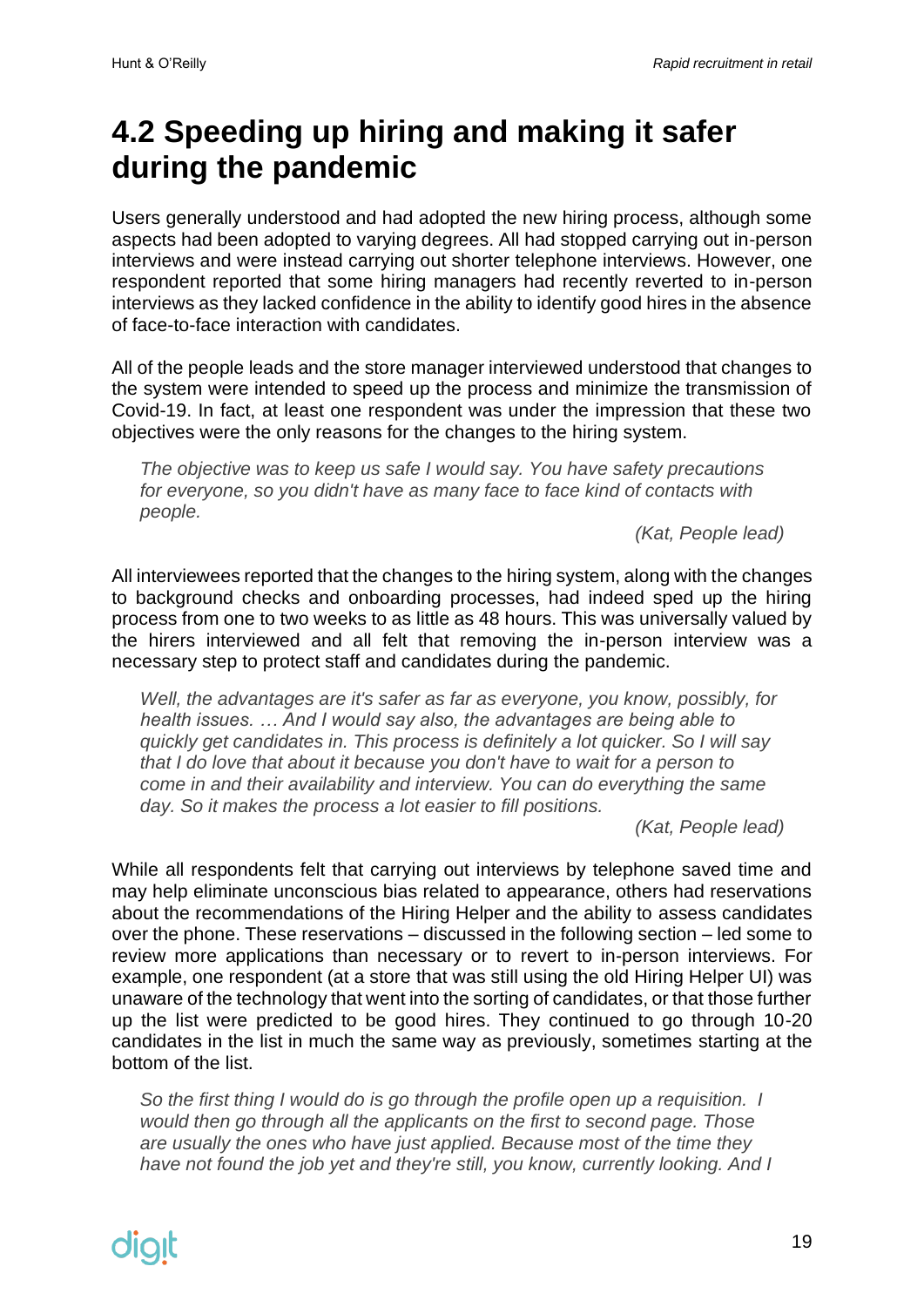*go through and check their availability. So I'll select the individuals off of their availability first. Okay, so once I get to about 20 people I've selected. I then go into the selections and do a deeper dive into the people specifically. (Kat, People lead)*

Another reported that some managers in the store had reverted to in-person interviews as they felt they had been 'burned' by one or two bad hires.

*So the first person I come to that meets my criteria, and then I've looked at the more details and I like them, I just go ahead and call them. And I start working and kind of get a feel for him on the phone a little bit and then, if I'm unsure, I'll still call them in to come in for a face to face, even though there's not an official interview process. And we started doing that on a few just because we've been burned on a few.*

*(Lindsey, People lead)* 

Clearly, lack of awareness and/or confidence in the system had the potential to undermine the objectives of the changes, as users may spend longer going through the list of candidates than necessary, and in-person interviews meant more physical contacts increasing the risk of Covid transfer.

### <span id="page-19-0"></span>**4.3 Making better hiring choices**

Removing the in-person interview and elevating the role of the list in the shortlisting of candidates were intended to make hiring decisions more data-driven and less influenced by human bias, thus improving outcomes. Advocates argue that ML can identify patterns in data and predict outcomes far more effectively than humans (Upadhyay and Khandelwal, 2018; Van Esch and Black, 2019; Newman et al., 2020; Frey and Osborne, 2017). Walmart wanted to take advantage of this capability to improve 90-day turnover rates.

While all respondents had adopted the changes and some felt the changes had improved outcomes, reservations about aspects of the system threatened to undermine the objectives in some cases. Reservations included:

- Concerns about the way in which the algorithm incorporated some information (e.g. employment history) in the list;
- Reservations about the pre-employment assessment and its apparent prominence in the algorithm;
- Concerns about the ability to properly assess candidates over the phone and losing the 'human element'.

#### <span id="page-19-1"></span>**Awareness and trust in the changes to the hiring system**

While users appeared to be unaware that making better hiring choices was one of the objectives of the recent changes, most recognized that the results of the preemployment assessment attempted to predict the quality of candidates on some measure. Only one seemed to be aware that AI was used in the system, but several recognized that the system used an algorithm that took into account a number of factors, including assessment scores, shift preferences, distance from store and if they were ex-military.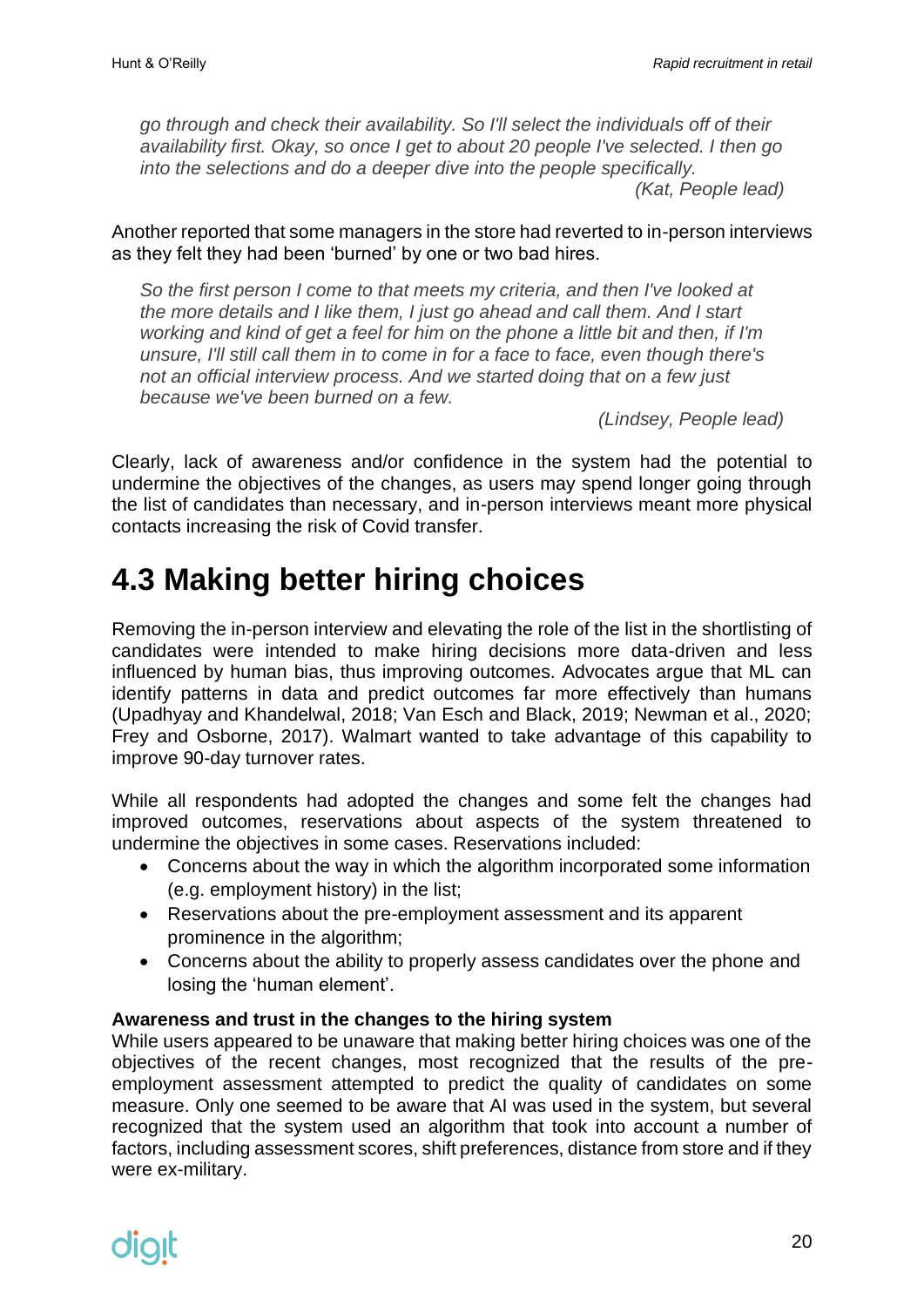*I don't know in depth what the algorithm or whatever is and how it sorts the list. I just know how the list comes to me, and what order makes it more functional for me. But I've never had anybody just explain all the metrics that go into how the sorting is done. … But it's based on the assessment, the ones that score excellent are at the top and then it goes to good and then it goes down to poor.*

*(Dave, People lead)*

Awareness of the fact that the list purportedly predicted 'better' hires did not necessarily mean that users were confident of its ability to do so. Two of those interviewed noted concerns about how the algorithm incorporated employment history into rankings, finding candidates with multiple short periods of employment (or 'job hoppers') high up the list. Some questioned how good the pre-employment assessment was at assessing the quality of candidates, particularly if candidates filled it in quickly or lacked digital skills. More than one respondent reported finding candidates near the top of the list who they felt would not make good associates or found candidates lower down the list who they were convinced would make good associates. Indeed, three of those interviewed felt that their reservations were proven to be correct by subsequent hires.

*There has been times that, you know, they say, 'oh, try to hire somebody excellent or good or', you know, whatever. But I have, you know, based on interviews and people coming in, we've hired candidates that scored in the poor category that actually came in and are you know extremely, extremely, great associates. I can think of one that within three months of being here was a 'happy to help' associate for a month and, you know, hadn't even got their discount card yet.*

*(Dave, People lead)*

In addition, one respondent felt that removing the in-person interview impeded their ability properly assess candidates:

*You get a lot from that first impression when you see the person. And not being able to get that one-on-one interaction, like. There were a few that we hired, that sounded great on the phone and they came in we're like 'oh my gosh, who hired this person?', and then of course, you know, yeah, they were just terrible. Some of them.*

*(Lindsey, People lead)*

They felt that appearance could be a useful indicator of a candidate's professionalism and that body language could help assess honesty and act as a cue for interviewers to probe further during interviews. Another respondent, while seeing some advantages to telephone interviews, lamented the loss of the 'human touch'.

I think when you put a human touch to the benefits, telling people in person, *or having that personal touch to what the benefits and advantages of working at Walmart are, is way better than on a sheet of paper or in an ad. … It also makes them understand that our stores are tied to our community. We're a community store. We're Walmart, but we're a store of the community. And when you have that personal touch its 'Hey, I want to work there', 'I want to*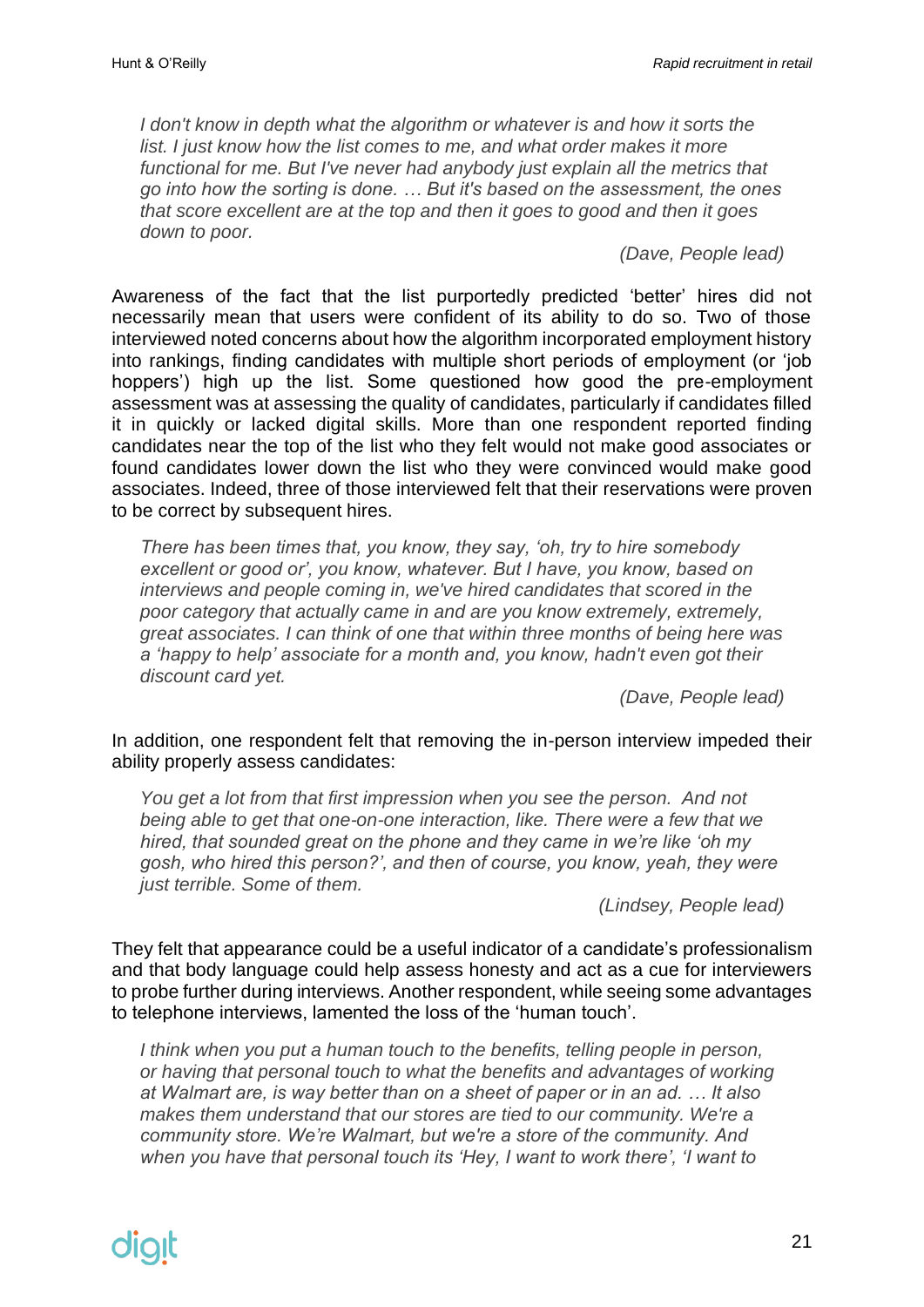*work there and have all these great things' that 'the people there are wonderful'. You know, that's the thing.*

*(Dave, People Lead)*

#### However, not all users had reservations about the pre-employment assessment.

*I check, first of all their assessments, I want to make sure that they scored good or excellent on their assessment because that definitely affects us, as a store, as a whole. It's known to have a higher turnover for people that do poor on the assessment. So I personally only pull from good or excellent.*

*(Kat, People lead)*

The project team reported that analysis of the pilot scheme indicated that the algorithm was good at predicting whether associates were likely to leave in the first 90 days in post. However, they noted that this was difficult to confirm because turnover rates during the pandemic were unlike a normal year. This sentiment was echoed by some people leads and store managers who felt that removing the in-person interview had made hiring more data-driven and removed potential human bias related to appearance.

*Like I said, it's been better for us as far as turnover. So personally, I would say this has been better. … Our numbers went down here… I think, maybe like to 30-40% possibly [from 70%], but it's hard to tell [because of Covid]. (Kat, People lead in a complex supercentre)*

One experienced manager felt that the algorithm was at least as good at identifying suitable candidates as most trained managers and felt that turnover had improved as a consequence. However, he noted that this was hard to verify due to the erratic effects of the pandemic. The manager showed a good level of awareness of the technology involved in the algorithm:

Well, I think it's better. I honestly do. I think that. I think it's unbiased. And I *think that's what makes it better. Because it has no preconceived ideas of anything about the individual themselves. It's just looking at the facts. So it's, it's giving you a better feel for their potential versus anything that you may bring to the table when you're doing that interview.*

*(Joe, Store manager)*

And where there were reservations about the Hiring Helper's ability make good predictions, these were mostly felt to be issues that could be corrected.

*Yeah, and like I said, it's a lot better. I mean, it's gotten better over the past, you know, few years. It's just we need a few more improvements. So, which I know that they're working on some of that.*

*(Lindsey, People lead)*

*I kind of think, 'well, that predictive could get better'. You know, I think that assessment is, is kind of subjective and I think that shouldn't put somebody lower on the list.*

*(Dave, People lead)*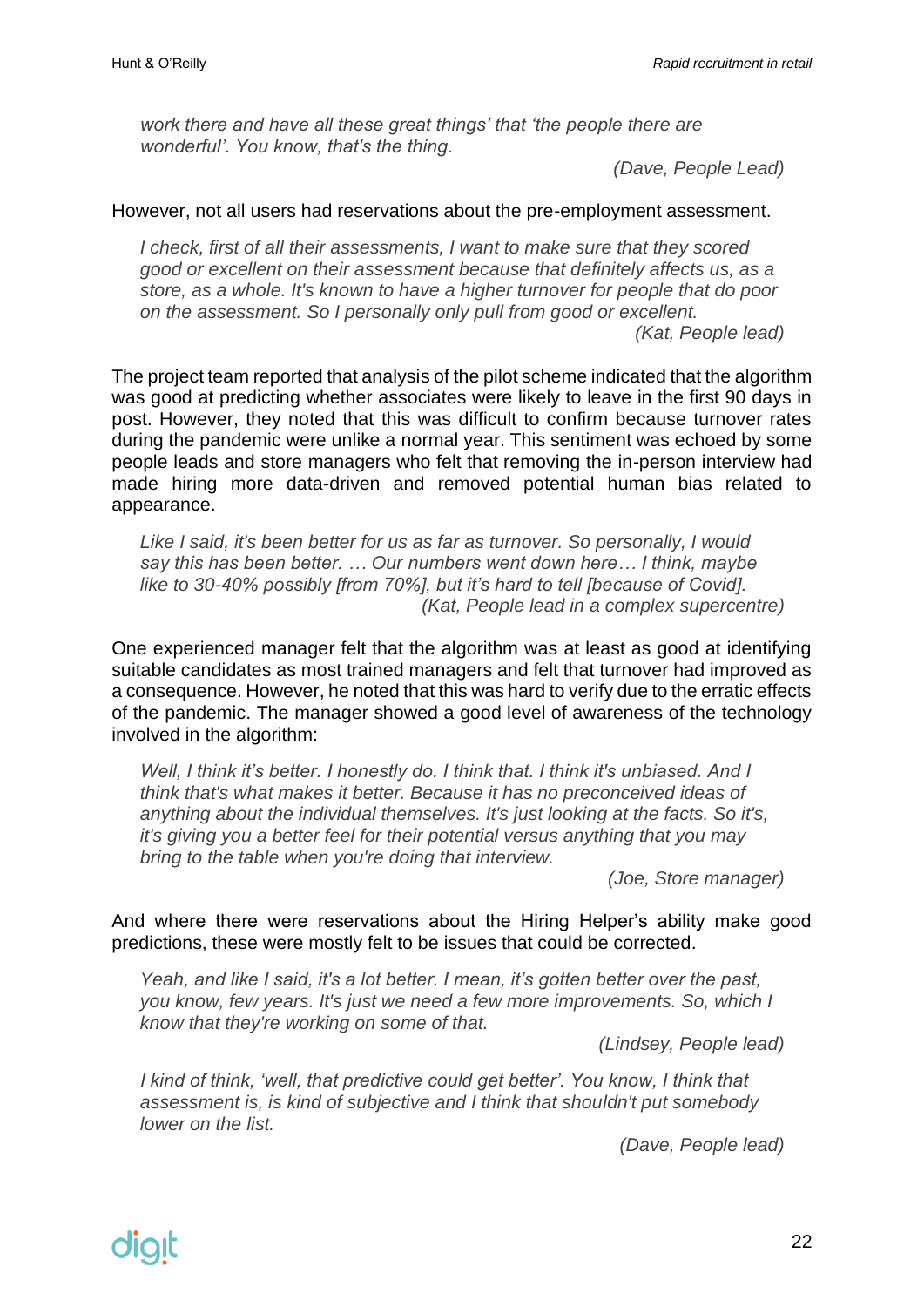Lack of awareness and/or confidence in the system affected the way in which users implemented the changes. While all had moved to telephone interviews, not all were using the list in the intended way with some interviewing more candidates than had been envisaged by the project team and one more or less ignoring the Hiring Helper altogether.

One respondent had a high level of awareness and confidence in the system used the system as intended: calling candidates at the top of the list (if they were eligible and shift preferences matched) and offering the job if happy with the candidate. Those with less confidence in the rankings, either continued to use the system as intended or preferred to reserve judgement until they had reviewed applications in more depth. One user was apparently unaware that the Hiring Helper attempted to predict good hires, believing the list to be based on recency of application, and continued to work through all candidates from the first two pages of list.

Thus, while users were less likely to be influenced by factors such as unconscious bias related to appearance or other characteristics, they were not making full use of the predictive analytics employed in the algorithm to help shortlist candidates. This potentially undermines the objective of making hiring decisions more data-driven, as some users were ignoring or sidestepping the recommendations of the Hiring Helper. To some extent the incongruence between the Hiring Helper's recommendations and users' own assessments of suitability could be rooted in a misalignment between how they interpret what makes a 'good' hire. Whilst the algorithm attempts to predict 90 day turnover, hiring managers and people leads may be assessing candidates on other qualities, such as potential performance, customer service, attitude or how they would 'fit' with the rest of the store team.

# <span id="page-22-0"></span>**4.4 Making hiring fairer and less prone to bias**

Making hiring fairer and less prone to human bias was another major objective of the Rapid Recruitment project. Bias, particularly human bias, was seen by the project team and by people leads as a both potential impediment to making better hires and to achieving EDI goals of the organization. By removing the in-person interview and making greater use of the algorithm, it was hoped that this would also make hiring less prone to preconceived ideas about a candidate's suitability based on appearance and other personal characteristics unrelated to performance.

#### <span id="page-22-1"></span>**Approach to fairness and bias**

Fairness was often conceptualized in terms of giving everyone an equal chance and making sure the best person is selected for the job, rather than in terms of making sure that the profile of associates reflects the profile of applicants or the local population. This corresponds more to conceptualizations of 'individual fairness' rather than 'group fairness' (Bogen and Reike, 2018) and links to the legal concept of 'disparate treatment' rather than 'disparate outcomes'. This focus on individual fairness was voiced by the project lead:

*How can we stop hiring people at the beginning of the alphabet? How can we give everybody a fair chance? Right, like let's assess actual skills, work*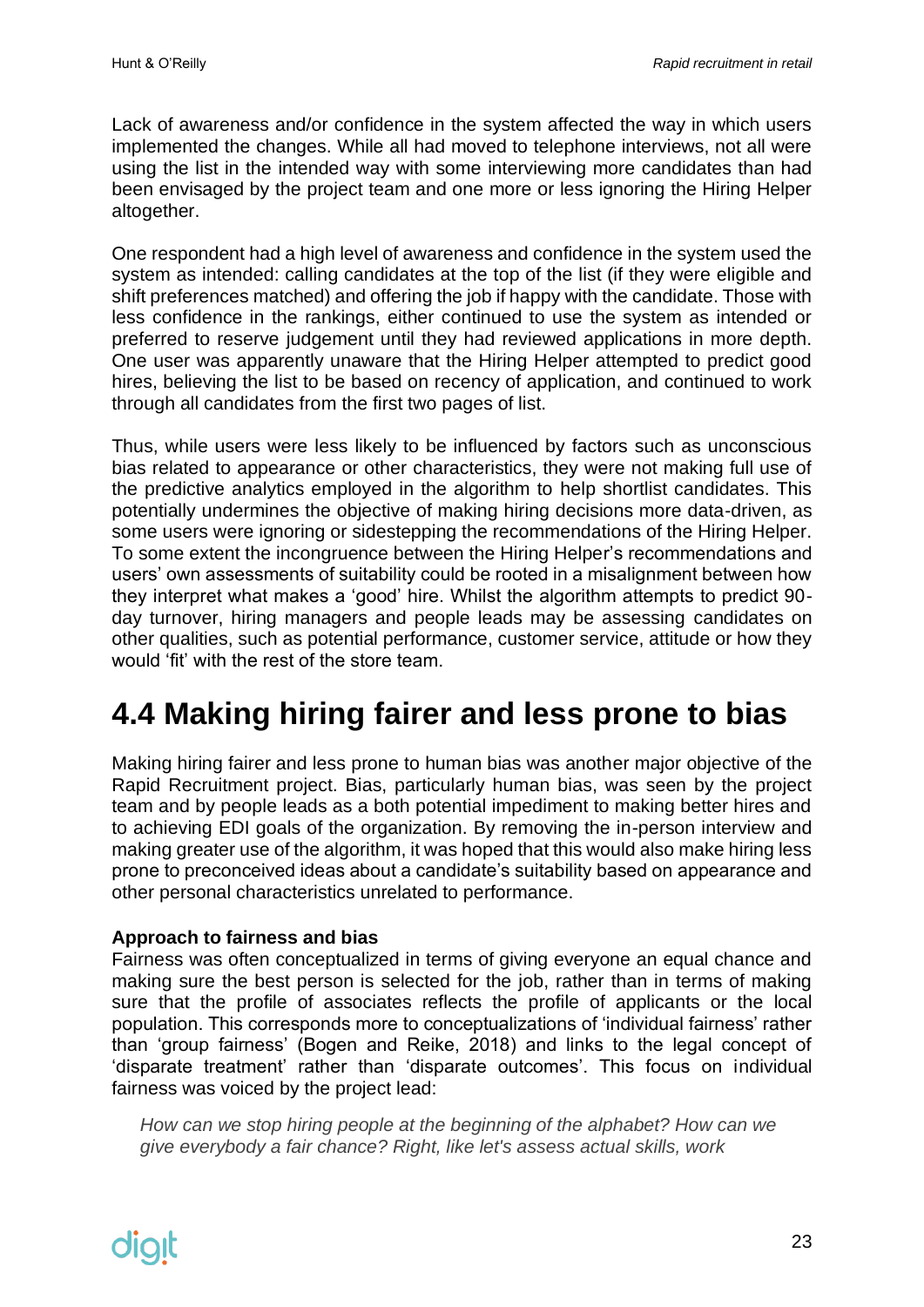*history, things that are going to matter and be relevant to the performance and if someone's going to stay at Walmart.*

*(Project lead)*

People leads and hiring managers, also often saw fairness as being about getting the best person for the job:

*To give everybody an opportunity. No matter. … based on the tools and the process, to give everybody an opportunity if they qualify.*

*(Maxine, People lead)*

Although most recognised that this also meant ensuring that everyone had an equal opportunity regardless of personal characteristics:

*I think that fairness is that it's inclusive, everybody has the opportunity, regardless* 

*(Dave, People lead)* 

*Just that I am considering everybody equally and I'm considering the same things about each person. So that I'm not taking into account, you know, like I said, the age and the race and stuff like that shouldn't matter. I'm looking at the important things with each person. I'm looking at work history. I'm looking at you know, I'm looking at the stuff that matters for 'are you going to come here and be a good worker?' … Like, 'are you, are you going to show up?'. Like, I'm looking at the indicators of that.*

*(Lindsey, People lead)*

However, the project team were conscious that whatever technology was used in hiring decisions the throughput and outcomes would need to be checked for disparate outcomes. Checks were therefore built into algorithm development as "one of the critical steps to the validation" and monitored on an ongoing basis using monitoring data collected from applicants but separated out from applications.

We feel, like, moving in this direction can clear up that bias and get us on a *path of consistency. Right. And as long as we're monitoring and evaluating those algorithms and those models, we can make them smarter.*

*(Project lead)*

As noted above, use of a Fair Aware Classifier algorithm was aimed at increasing precision in predicting outcomes, while at the same time removing variance in the data that is related to protected characteristics. This was hoped to minimize any potential bias related to protected characteristics, thus minimising the potential for disparate outcomes, while at the same time avoiding potential disparate treatment by predicting the best person for the job. However, the team were cognizant that in data science achieving individual fairness and group fairness were not always compatible, and that there could be a tension between the two.

*Demographic parity is still widely being considered by the regulatory authorities. Also, as you said we wanted the best people to get the job. Meaning you still are looking for the model being accurate in predicting their performance, right? We want it to be equally accurate across the different*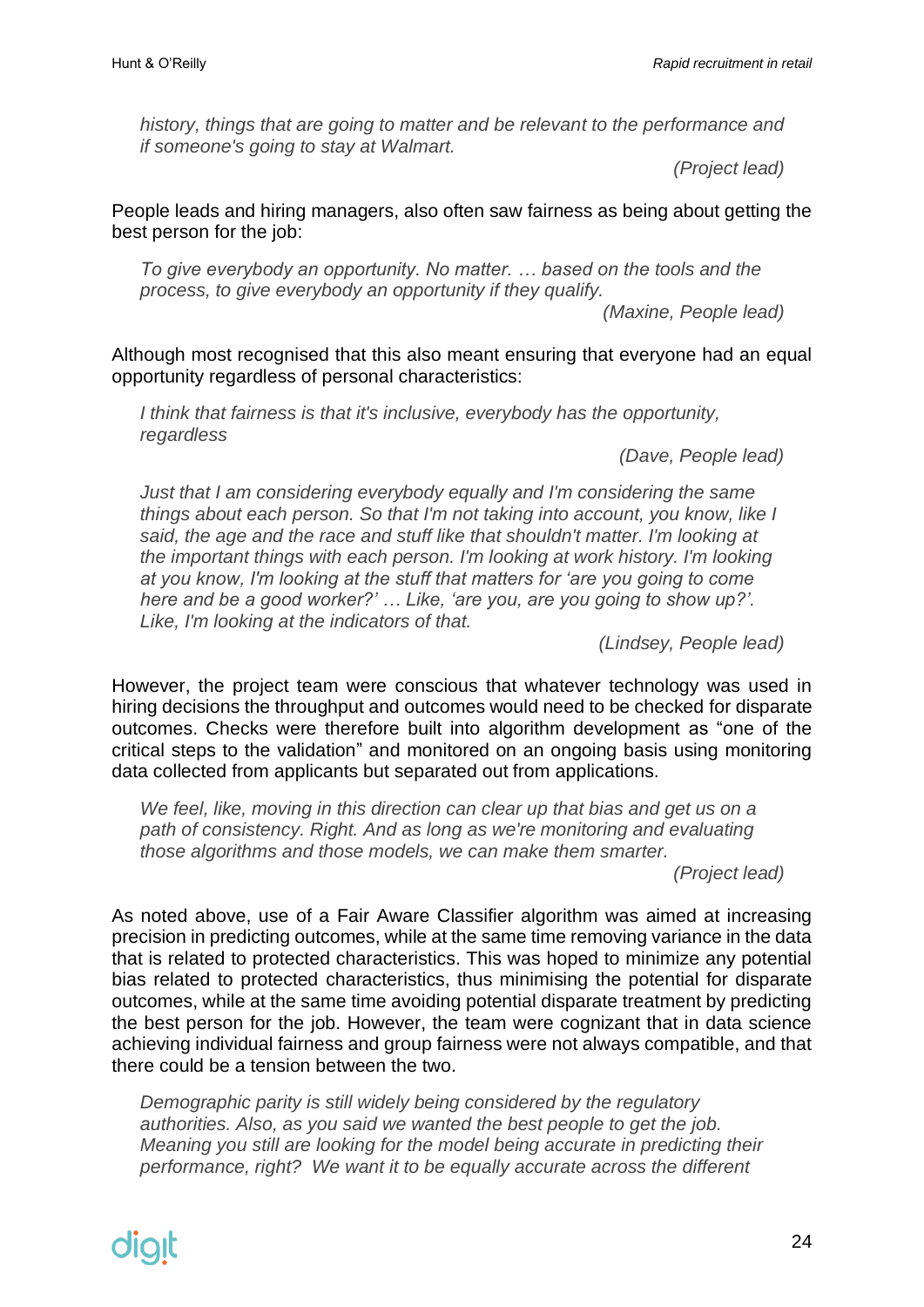*demographic subgroups. And these two things, most of the time, will not, mathematically, will not accomplish that.* 

*(Technical lead)*

While users did not report needing to monitor hiring figures to make sure hires reflected the broader population where they were located, all felt that their associates were at least as diverse as the population in their wider market. Thus, group fairness was felt to result from applying individual fairness.

#### <span id="page-24-0"></span>**Role of the Hiring Helper in reducing bias and making hiring fair**

Making greater use of the Hiring Helper was generally seen by users as potentially removing or at least reducing human bias from hiring decisions. One user felt that the developments to the Hiring Helper had made hiring more data-driven and therefore less biased. While he felt the algorithm was not better than a human manager at predicting good hires, it was as good as most managers and better than less experienced managers. The manager viewed ADM as unproblematic, in the sense of removing bias, and did not feel any additional adjustments were needed to ensure that hiring decisions were 'fair' or unbiased:

*I think exactly what we're looking at is the biggest step, we've made in a long time. I mean, I think taking a lot of those things out of the equation. You have no preconceived idea about this person when they walk in the door because you don't know anything about 'em. So you've basically created a system that helps to eliminate bias, more so than anything I've seen in a long time. … So I think it's going to give us a better, maybe a more diverse group of initial candidates to get into the company.* 

*(Joe, Store manager)*

There was recognition, though, among the project team and people leads who were aware of the technology involved, that AI was not entirely free from the potential for bias. However, the risk was often assumed to be due to poor design choices or that the algorithm might reflect the data engineer's own potential biases. Data engineers who are white and male, for example, might not recognise or pick up on biases in the system.

*Ultimately, somebody has to initially build that algorithm, you know, train the AI and put all of those inputs and variables into the equation and that's ultimately going to be where the genesis of bias in machine learning and AI could show up. If we're not intentional and thoughtful, you know, in trying to recognise and mitigate bias in that process, then it's going to get engineered into the AI.*

*(Project team respondent)*

A number of researchers have identified bias in historical hiring decisions used in training data as a potential source of bias in algorithms used in shortlisting (Kamishima et al., 2012; Sánchez-Mondero et al., 2020). This was not cited as a potential source of bias among store-level respondents or those on the project team. On one hand, as the algorithm was trained to predict 90-day turnover from a hiring cohort, and not historical hiring decisions, any bias in hiring decisions is unlikely to have been encoded into the algorithm. On the other hand, if there is systematic bias in 90-day turnover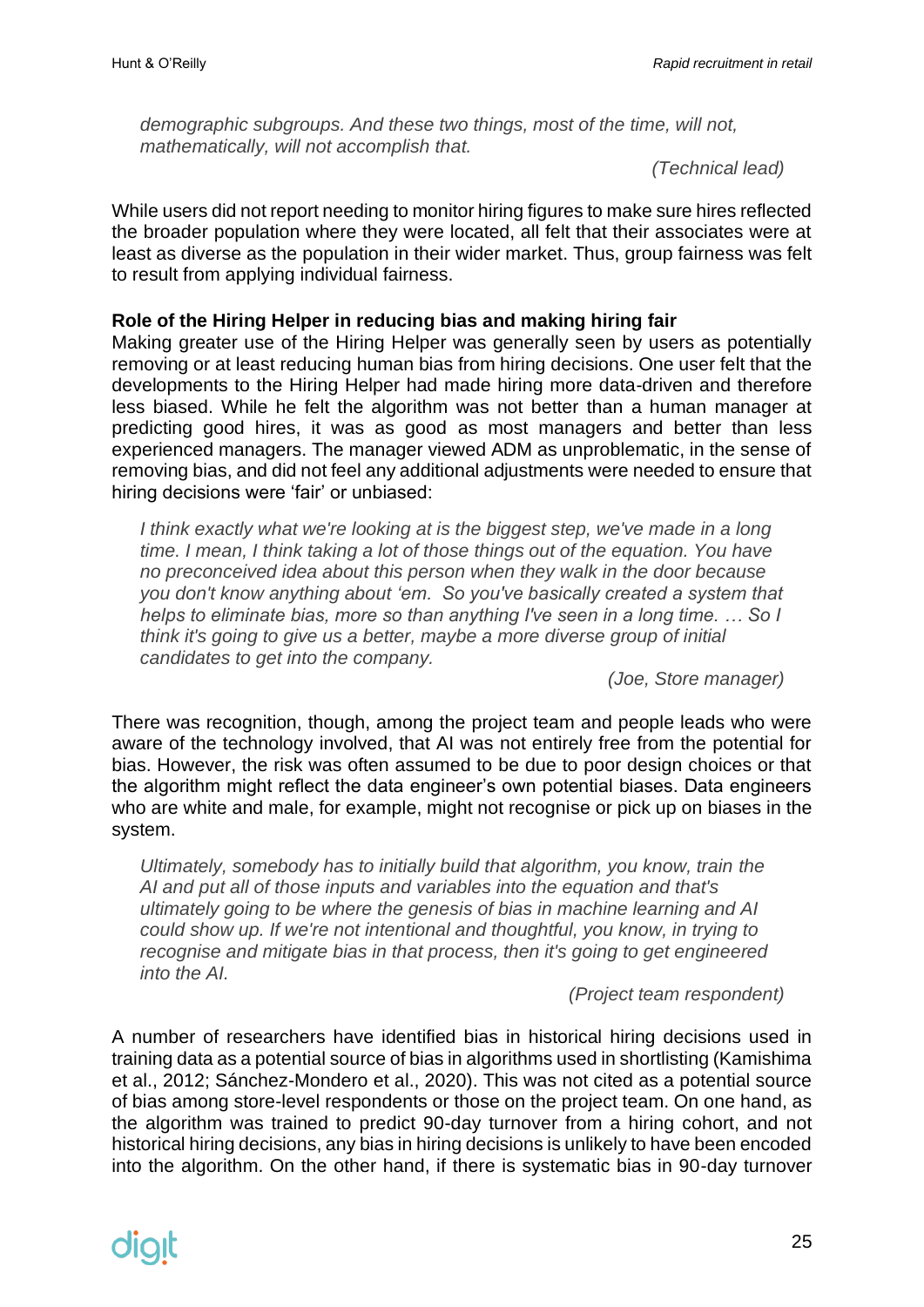rates among different groups there is a risk that this bias could be reflected in the training data if not identified and corrected for in the development of the algorithm. It is this type of bias that the fair aware classifier is hoped to eliminate.

*We have been researching and following the trend of Fair AI from back in 2017. [With a Fair Aware Classifier] you would be able to achieve a business outcome with a fair outcome too. … So that's one of the advantages. You are able to achieve a consistent better outcome by utilizing the algorithm. And also it's still a fair outcome. The beauty of this algorithm [is that it helps] to strip out the information that are overly sensitive to gender and ethnicity, but still retain the useful information that helps it with a prediction.*

*(Project Team developer)*

Even with a fair aware classifier potential issues related to training data can arise. Achieving an accurate and fair algorithm is dependent upon having a large amount of data in the training data, something that is unlikely to be an issue in this case, and it is important to ensure that the training data reflects the target population in terms of individual characteristics.

While this was something the development team looked at, potential bias could emerge if there is a systematic difference between the training data and the target population which is found to be related to a protected characteristic. 'Population bias' and 'longitudinal data fallacy' would be examples of this type of issue (Mehrabi et al. 2019). For example, if there is a systematic difference between applicants who were hired and those who were not hired this might mean that the algorithm is good at predicting turnover rates for those who were hired but may not be as good at predicting the turnover rates of those who were not hired.

Thus, while the algorithm would be accurate and unbiased when predicting turnover rates in the training data it may be less accurate and unbiased when applied to all applicants. A similar issue might arise if the training cohort was systematically different from the current application pool for some reason (e.g. temporary unemployment due to the Covid). These issues were not raised specifically during interviews with the project team but could be something to look into in future.

#### <span id="page-25-0"></span>**Role of removing the in-person interview on making hiring fair and less biased**

Removing the in-person interview was generally seen as a positive step in terms of minimising potential human bias. Interviewers would not necessarily know the age or ethnicity of candidates, for example, and would not be influenced by preconceived ideas related to appearance.

I think that it could actually be considered more fair because people can't *really see the person and make a judgment from their disposition or race or colour or age. I mean you can guess over the phone, but I feel as if you're going to go by exactly the application, their communication, what they're verbally saying to you, and if it's fitting your needs.*

*(Kat, People lead)*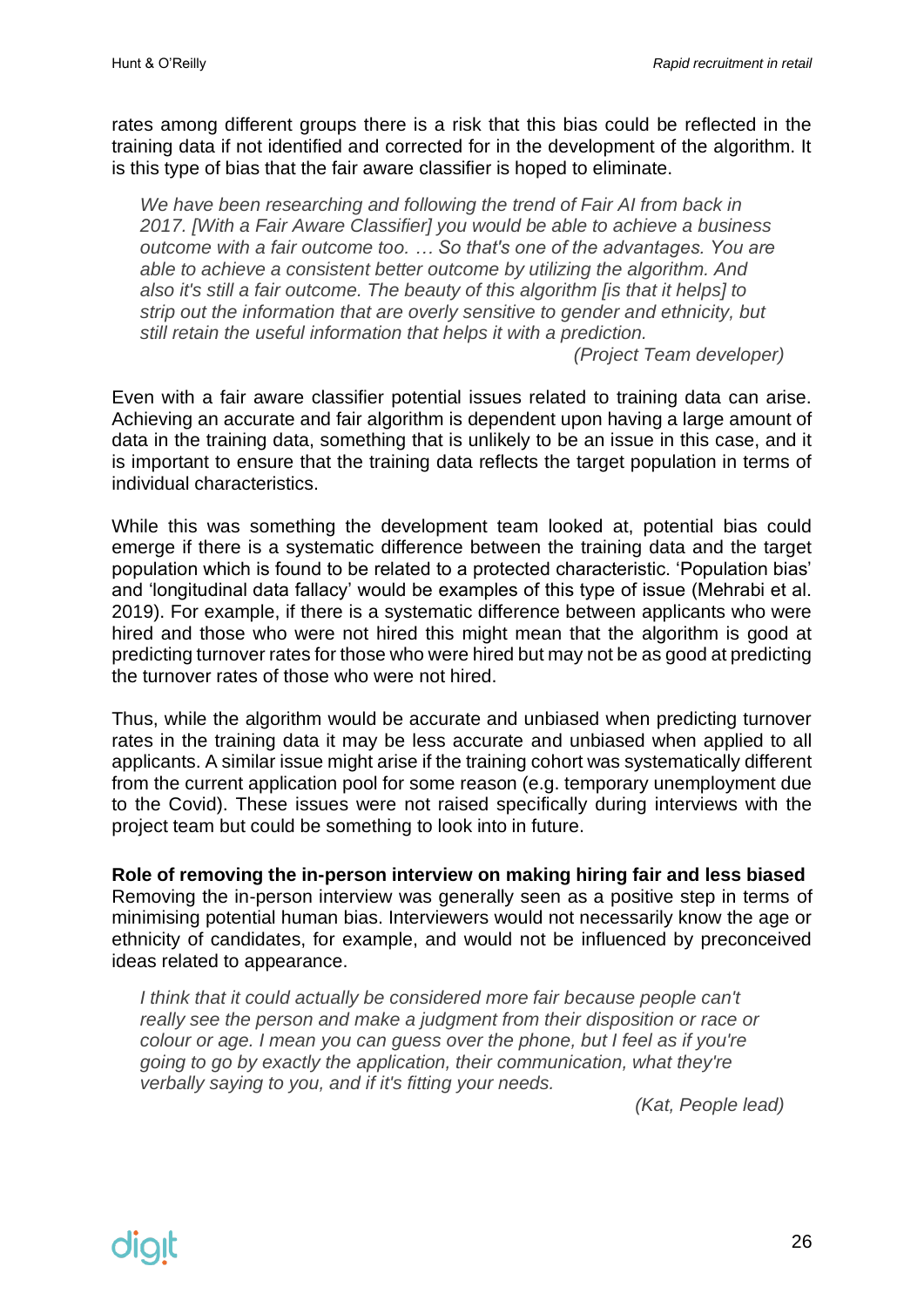However, two of the people leads interviewed noted that telephone interviews might not suit all candidates and might favour those who were more confident over the phone.

*You know, sometimes your body language may give us something different, you know, your voice, your tone as well. So it could work against you. It just depends on if you are a great communicator over the phone or if you're easier to understand in-person off of body language or physicality.*

*(Kat, People lead)*

This was recognised as a potential issue by the project team, who also considered other interview formats, such as video interviews. But they felt that these were prone to additional potential bias related to the appearance of the candidate's home as well as issues around access to technology. As a consequence telephone interviews were considered least prone to such issues.

Respondents gave examples of where human bias could surface in in-person interviews. For example, hiring managers might raise concerns about an applicant's ability to do a given job, either due to age, pregnancy or disability and people leads have directed them to not take such factors into account. One of the project team cited an example of a hiring manager asking the store manager whether a candidate, who was a single amputee and had passed initial screening in-person, should take part in a physical work assessment because they were concerned that they might not be able to complete it. The candidate was allowed to do the assessment, performed well, and was ultimately hired. The respondent commented:

*But had that bias not been checked by that more senior manager that individual might not have been brought back for the assessment, not given the opportunity to show what they were able to do and invariably not gotten the job. You know, if you eliminate that that face-to-face, or that visual first step interaction, and that's on the phone, that probably never happens. (Project team respondent)*

Similarly, one people lead reported hiring an older candidate for an online grocery pick-up job, who they might have assumed could not do such a physical job if they had interviewed her in-person, but had turned out to be a good associate. And the store manager interviewed gave a similar example.

I don't know that, if we would have interviewed her to her face, we would have *been confident that she can handle online grocery pickup. And so anyway, we get her in here for the orientation and I was kind of worried, but she runs circles around those younger kids and does a great job. So I think sometimes the face-to-face. I mean, like I said, I don't know that we would have picked her for OGP [online grocery pick-up] just based on her appearance but on the phone I knew she was older and I took that chance and it worked out. (Maxine, People lead)*

These examples show that removing the in-person interview can remove potential human bias related to appearance, but they also show that human decision makers can be reflexive. They can recognise situations, ask questions and self-correct. While ADM can make data-driven predictions, if there is bias in the algorithm or the training

# dialt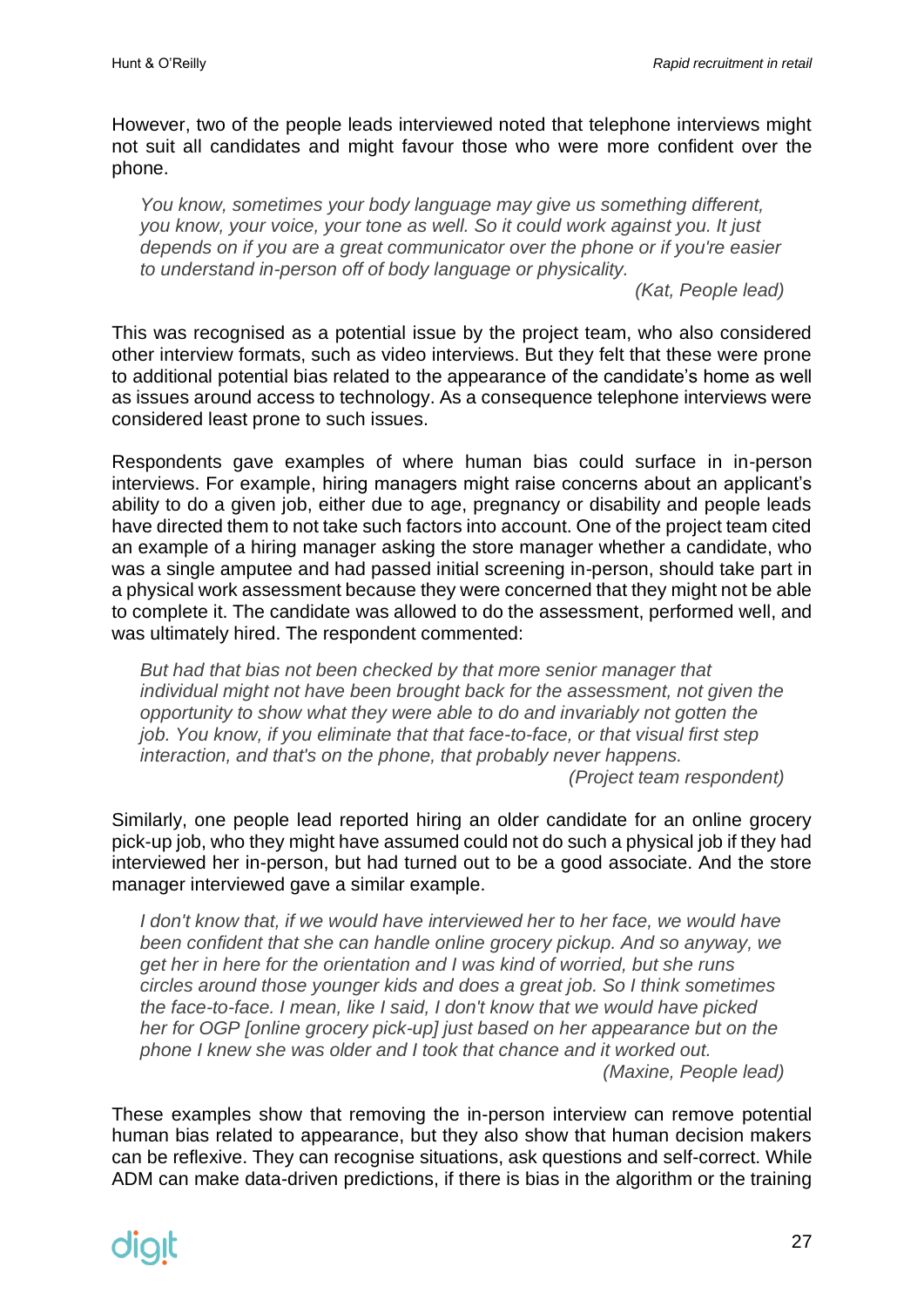data the computer is unable to reflect on this itself. It would be up to the ML engineer to recognise and identify the potential problems. While the project team showed that they were aware of the potential challenges and made efforts to address them, careful self-reflection is warranted because in some cases it can be difficult to identify coding issues, if missed first time round.

#### <span id="page-27-0"></span>**Impact of awareness and trust on the objective of making hiring fairer**

While not all users were aware that changes made to the hiring system were intended to reduce human bias most felt that removing the in-person interview helped minimise potential human bias as well as making the process safer and faster during the pandemic. Where it was understood that the algorithm used to sort candidates in the Hiring Helper aimed to predict employment outcomes, this was generally felt to make the hiring process more data-driven and so fairer.

However, lack of confidence in the pre-employment assessment and the algorithm's ability to reliably predict quality candidates threatens to undermine this objective. At least one respondent reported reverting to in-person interviews and others were not using the list as intended. This potentially opens the process up to the influence of other factors unrelated to outcomes such as appearance, confidence in telephone calls or proximity to the store, some of which could potentially be correlated to protected characteristics.

While the algorithm and pre-employment assessment were intended to reduce potential bias, its ability to do so is not a given and will depend upon an ongoing process of development and auditing.

In order to ensure that the changes to the hiring system are successful in ensuring hiring is fair and unbiased it will be important to:

- 1) Build trust in the Hiring Helper by increasing awareness and ensuring recommendations are reliable;
- 2) Continue to monitor and assess the algorithm and its output to ensure that there is no bias in the system;
- 3) Continue efforts to identify and address potential systematic sources of bias in other parts of the system (e.g. that telephone interviews do not systematically favour some groups of candidates over others)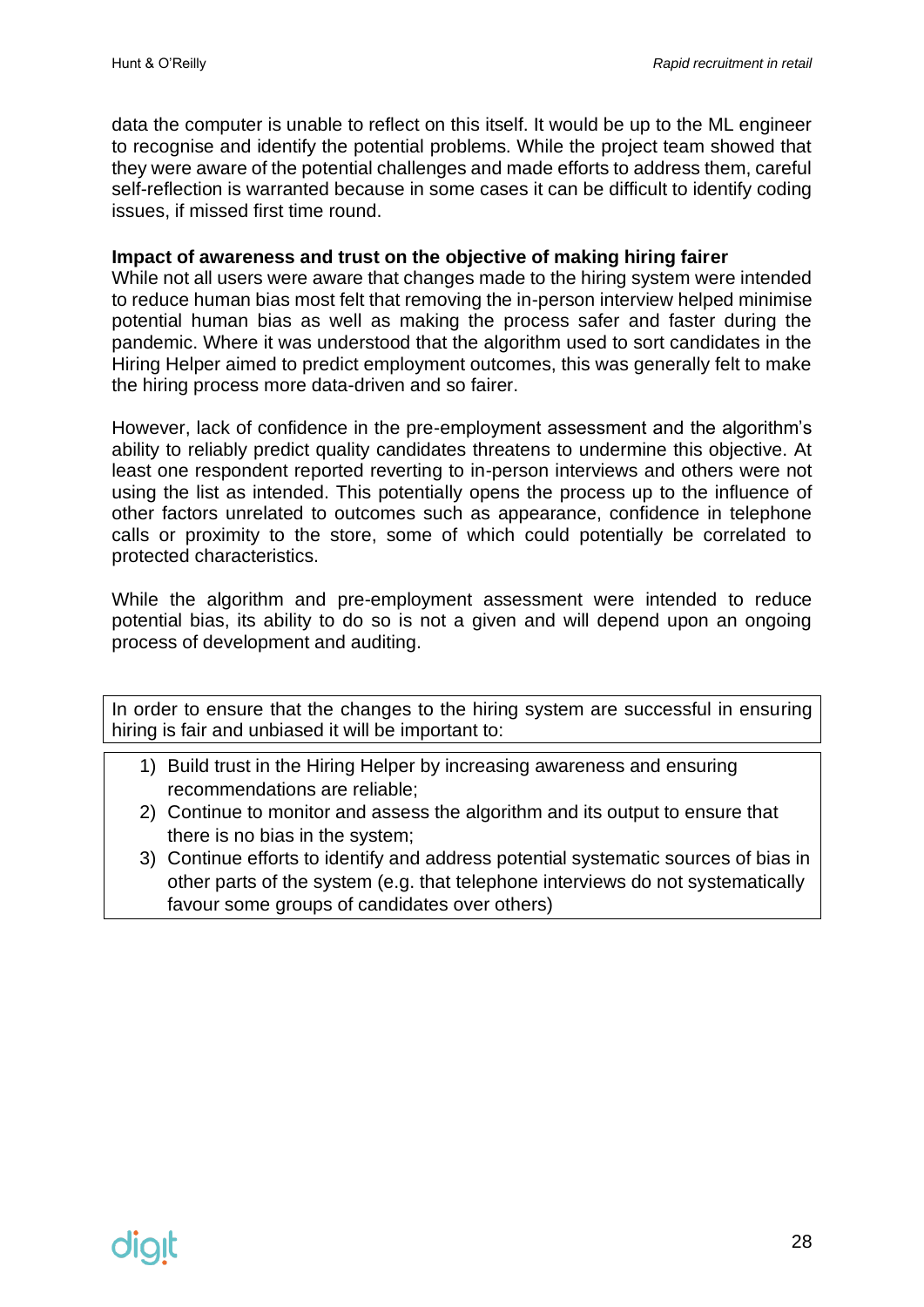# <span id="page-28-0"></span>**5. Discussion**

Advances in AI and predictive analytics have greatly expanded the range of tasks that computers can perform, including its application to all stages of the hiring process (Raghavan et al., 2020). Computers using AI have the potential to make decisions and predictions quicker and more effectively than humans (Upadhyay and Khandelwal, 2018) and to remove human bias (Houser, 2019; Cowgill, 2018; Bogen and Reike, 2018). Increased demand for store-level hourly paid associates due to the effects of the pandemic accelerated the need for a hiring system that is safe, fast, effective and fair. Walmart therefore sought to leverage the potential of AI in the hiring system for store-level hourly paid associates. The reported objectives of the Rapid Recruitment project were to:

- 1) Improve hiring decisions (in terms of 90-day turnover rates);
- 2) Make hiring fairer and less prone to bias;
- 3) Speed up the hiring process; and
- 4) Protect the safety of associates and applicants during the pandemic.

Walmart implemented a number of changes to the hiring system in order to achieve this, including:

- Development of an algorithm (using machine learning) to predict 90-day turnover;
- Removing in-person interviews;
- Enabling people leads and store managers to make job offers over the phone;
- Advising people leads and store managers to make greater use of list position in the Hiring Helper to guide shortlisting decisions; and
- Changes to the Hiring Helper UI to make candidates at the top of the list and reasons for their position more prominent.

Users (people leads and store managers) interviewed had implemented the above changes and were, by and large, making greater use of the Hiring Helper. However, the extent to which users were making use of the Hiring Helper to guide hiring decisions varied according to the level of awareness they had about the technology involved and/or confidence in the system's ability to make reliable recommendations. This lack of trust and awareness translated into behaviours that potentially undermine some of the objectives of the changes.

#### <span id="page-28-1"></span>**Protecting health and safety and speeding up the hiring process**

All of those interviewed reported that the recent changes had indeed sped up the hiring process. They all felt that removing the in-person interview was a necessary step to protect associates and candidates during the pandemic. These outcomes were universally valued by respondents and seen as an advantage.

However, lack of awareness about how candidates were sorted in the Hiring Helper and lack of confidence in the sorting led to one or two users were reviewing more applications than was perhaps necessary. Furthermore, one respondent felt that replacing the in-person interview with telephone interviews weakened their ability to gauge important qualities, such as attitude and professionalism, through body language and appearance. This had led some hiring managers to revert to in-person interviews, slowing down the process and increasing the risk of Covid transmission.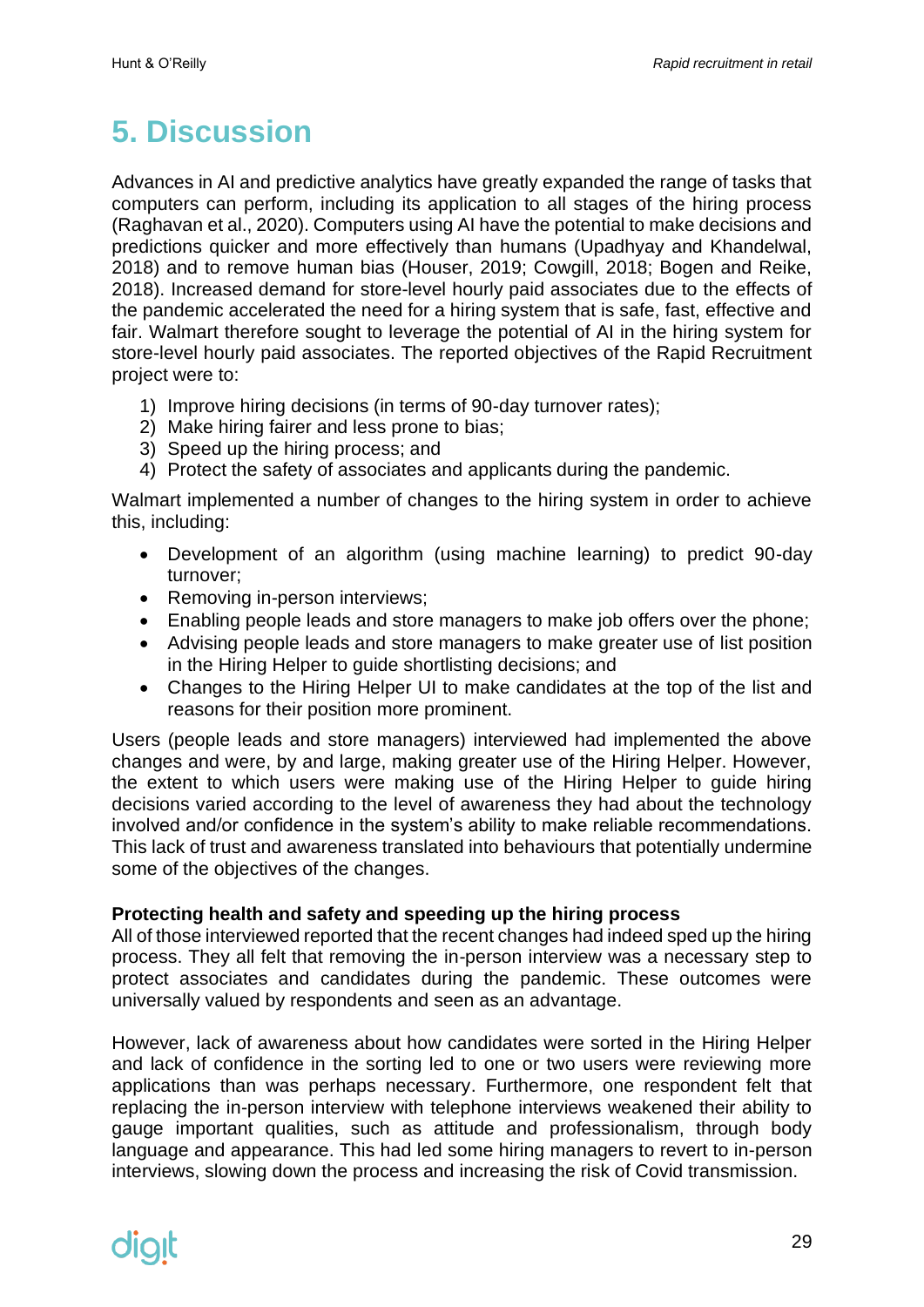#### <span id="page-29-0"></span>**Improving hiring outcomes**

One of the main objectives of the changes was to improve hiring outcomes by making hiring decisions data-driven and minimizing human bias related to appearance and other factors unrelated to performance. In order to achieve this, first, the algorithm used in the Hiring Helper must be at least as good as human hirers at predicting the desired outcomes, and second, users need to make use of those predictions.

The project team reported that piloting and monitoring of the system indicated that the algorithm does indeed outperform human hirers at predicting 90-day turnover. While this is hard to confirm without having access to the data, some users felt that 90-day turnover rates had improved but that the pandemic made this hard to assess.

However, some users had reservations about the pre-employment assessment and the algorithm's ability to predict 'good' hires. Some reported finding candidates at the top of the list who they felt would not make good associates or found candidates rated as 'poor' who they felt would make good associates. This could at least in part be due to a discrepancy between the outcomes that the algorithm and hiring managers are trying to predict.

The algorithm attempts to predict 90-day turnover, whereas people leads and hiring managers may be trying to predict other characteristics such as customer service and potential performance. While some candidates might perform well and/or have good customer service skills, other factors may make them less likely to stay in post for more than 90 days. Thus, lack of awareness that the algorithm is trying to predict turnover and not some other performance measure might undermine confidence in the sorting used in the Hiring Helper and make users less likely to use the list as intended.

#### <span id="page-29-1"></span>**Making hiring fairer and less open to bias**

Diversity and inclusion are important goals for the organization and are not just understood to be a legal and moral imperative but are also felt to help to support innovation and productivity. The use of predictive analytics and replacing in-person interviews with shorter telephone interviews aimed to minimise potential human bias and make hiring fairer.

How successful the changes are in achieving this objective is largely dependent upon two challenges:

- 1) Making sure that the algorithm is accurate and unbiased;
- 2) Making sure user behaviour does not lead to biased decisions.

In relation to the first challenge, using a Fair Aware Classifier aimed to predict 90-day turnover while removing direct and indirect bias that can arise when measures used in the prediction model are correlated with protected characteristics (e.g. age, ethnicity and gender). However, other potential sources of bias can arise from the training data.

Firstly, bias could arise if there is a systematic bias in 90-day turnover rates in the training data (a cohort of historical hires) that is not fully corrected for by the fair aware classifier. Secondly, bias can arise if the training data is systematically different from the population in some way. 'Population bias' could result if the relationship between predictive measures used in the algorithm and 90-day turnover rates is different for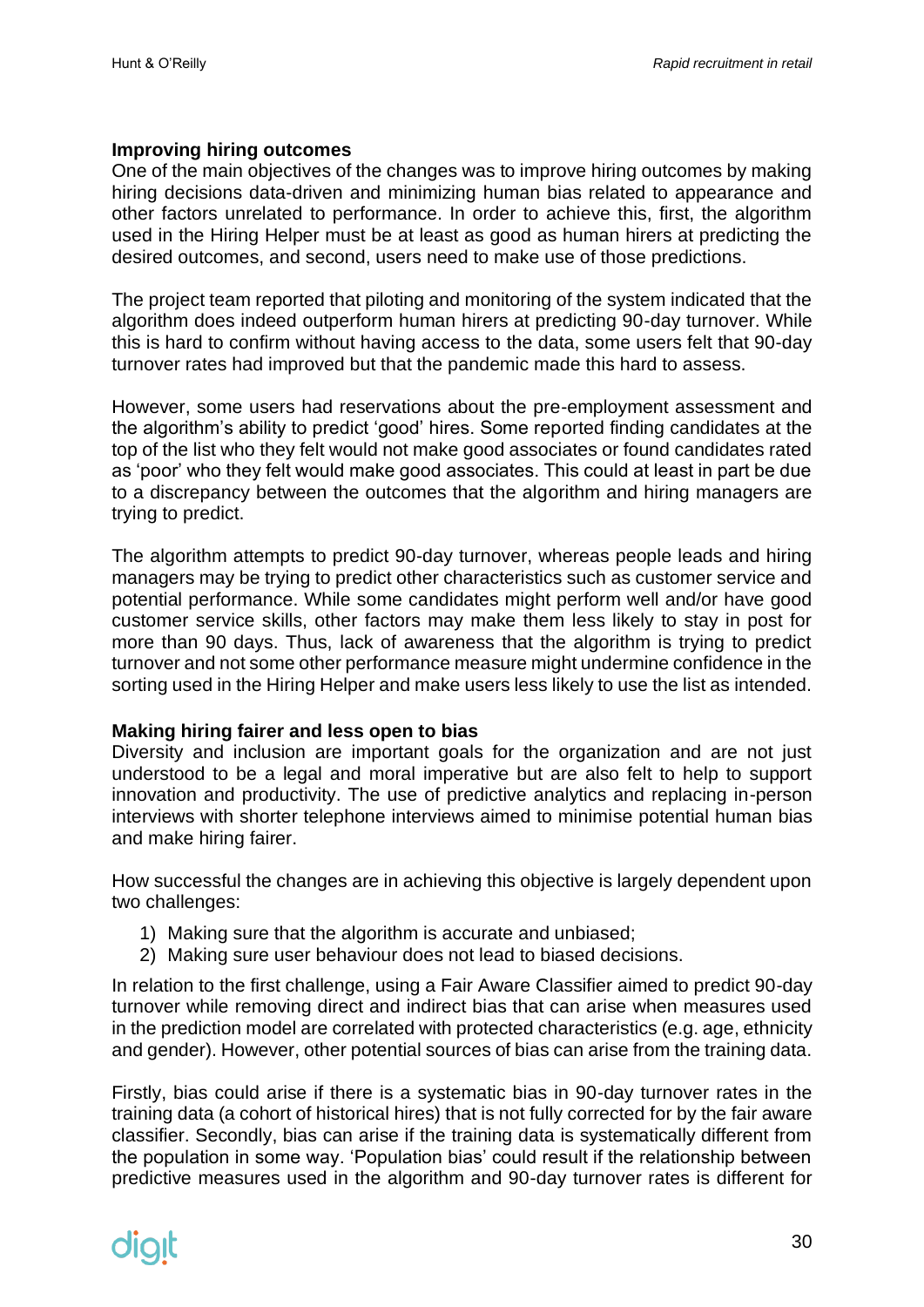non-hires compared to hires. The 'longitudinal data fallacy' would apply if the current cohort of applicants is systematically different from the training cohort. In either situation the algorithm may be accurate and unbiased in the training data but less accurate and unbiased when applied to the target population.

In relation to the second challenge, most respondents felt that removing the in-person interview removed the potential for human bias related to appearance and other characteristics. However, some users raised reservations about the loss of the 'human touch', ability to assess candidates effectively over the phone and that telephone interviews may favour some candidates over others. Again, lack of awareness and trust in the system could undermine the objectives of the changes if it means users bypass recommendations or revert to in-person interviews (assuming these are more prone to human bias).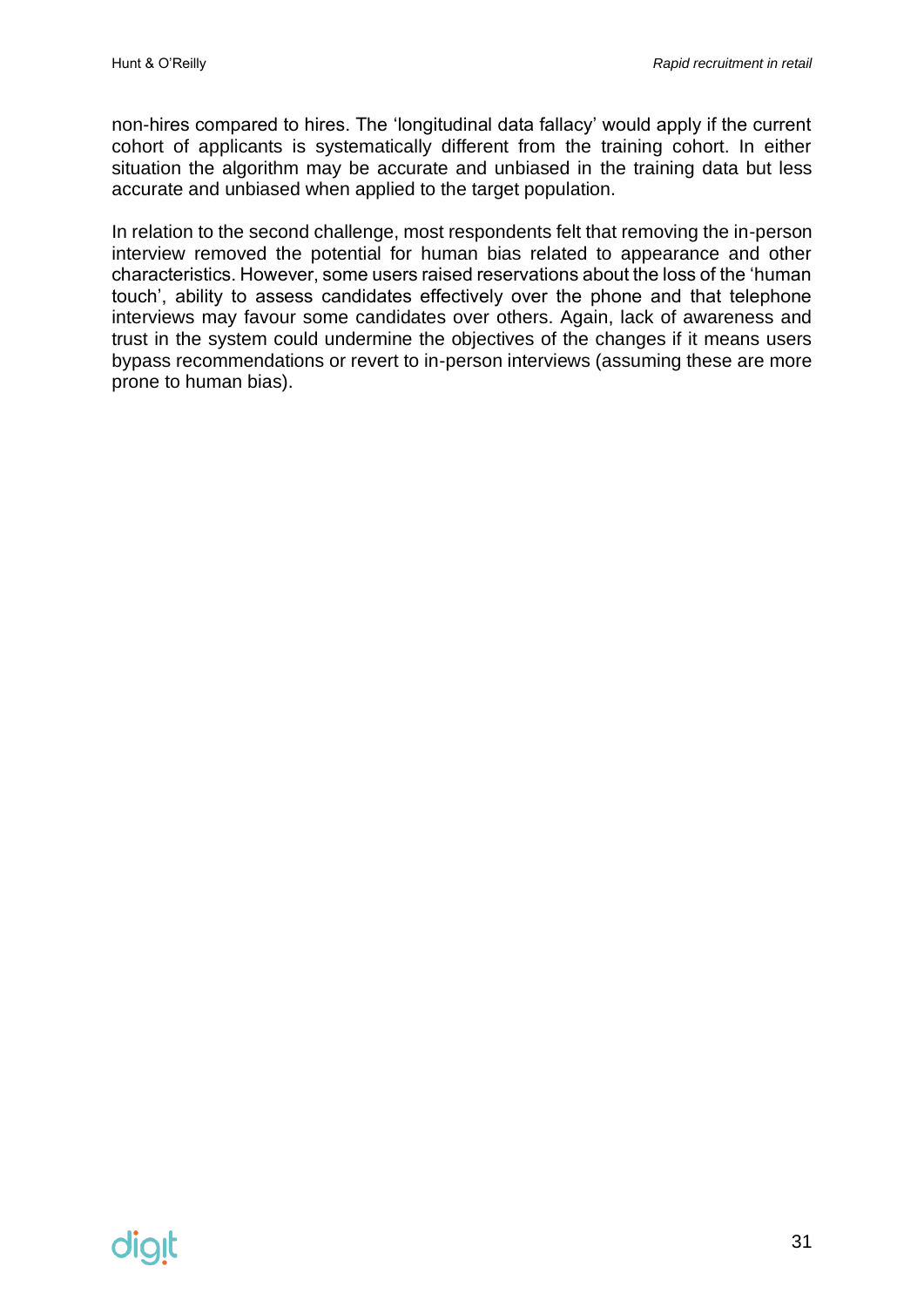### <span id="page-31-0"></span>**6. Conclusion and Recommendations**

The Rapid Recruitment project undoubtedly reduced the risk of Covid transmission and sped up recruitment, enabling the hiring of more than 460,000 associates during the pandemic. Understanding of what the Hiring Helper is attempting to predict and trust in its ability to do so is an important factor in achieving the project's stated objectives. This was acknowledged by the project team who saw building trust in the system as an ongoing journey involving listening and responding to user concerns. The project team also recognised that accuracy and transparency were important factors in this. Portability, ongoing development of the algorithm and introduction of the 'explain to me' function can be seen as attempts to address this.

However, some users were not fully aware of how candidates were sorted in the Hiring Helper. Increasing awareness of the technology and the target measure used in the sorting may help users understand any misalignment between candidates' position on the list and users' own assessment of suitability. This would help build trust in the system and enable users to better use of the Hiring Helper in hiring decisions. They could then balance the likelihood of associates staying in post alongside other factors such as potential performance and customer service skills.

As noted by the project team, ensuring the algorithm is accurate and unbiased is part of the process of building trust in the system. In order to achieve this it will be important to:

- 1) Iron out any inaccuracies in the algorithm and business rules;
- 2) Ensure training data and cohort reflects the target population and is not systematically different in some way;
- 3) Ensure that any bias in 90-day turnover rates among historical hires is fully controlled for in the algorithm;
- 4) Continue to monitor hiring decisions for disparate outcomes on an ongoing basis.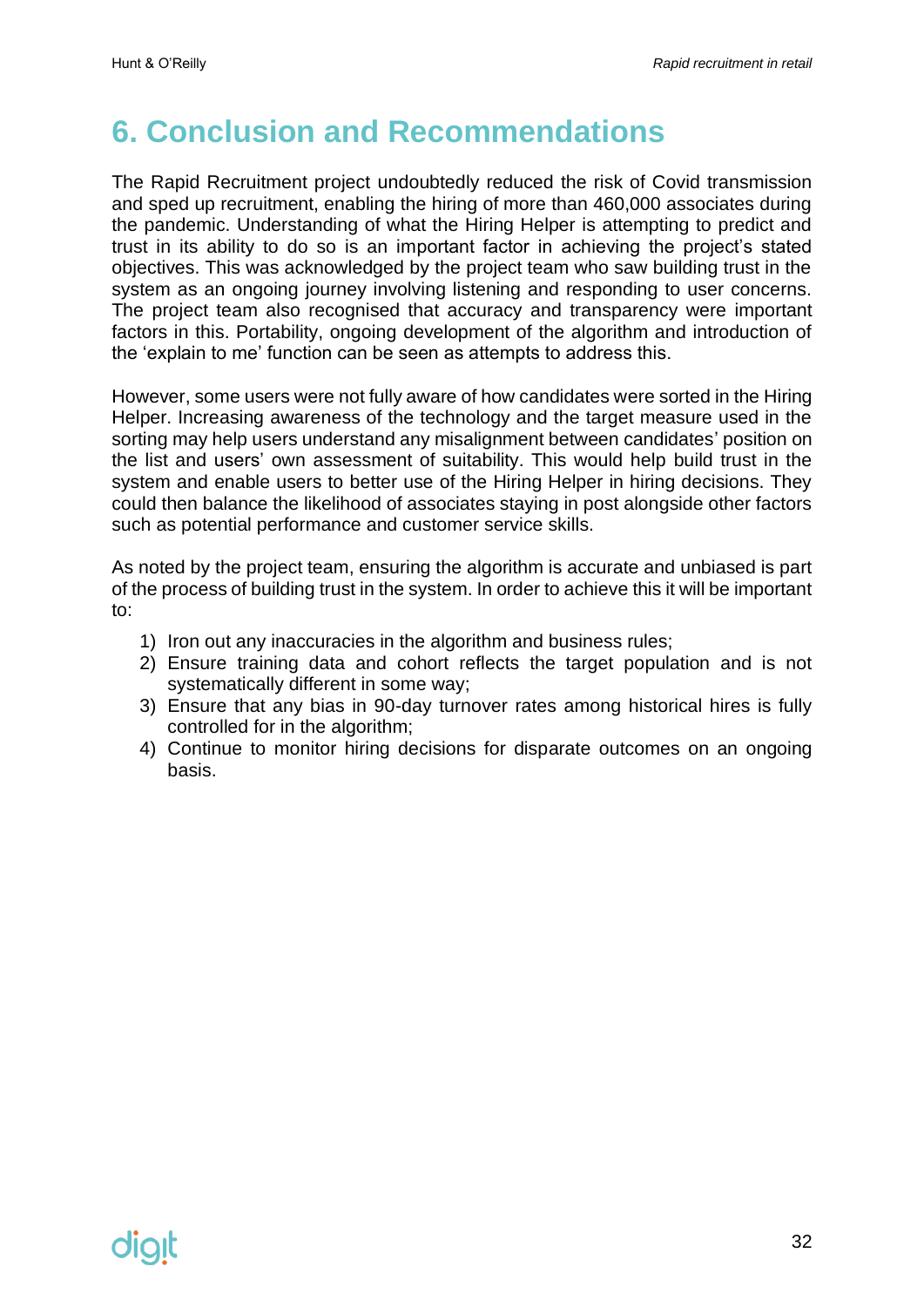### <span id="page-32-0"></span>**References**

Albert, E. T. (2019). AI in talent acquisition: a review of AI-applications used in recruitment and selection. *Strategic HR Review*, 18(5), 215-221.

Allen, R. & Masters, D. (2020). Artificial Intelligence: the right to protection from discrimination caused by algorithms, machine learning and automated decisionmaking. *ERA Forum*, 20, 585–598.<https://doi.org/10.1007/s12027-019-00582-w>

Bogen, M. & Rieke, A. (2018). *Help Wanted: An Exploration of Hiring Algorithms, Equity and Bias*. [www.upturn.org/hiring-algorithms](http://www.upturn.org/hiring-algorithms)

Booth, R. (2019, October 25). Unilever saves on recruiters by using AI to assess job interviews. [www.TheGuardian.com](http://www.theguardian.com/)

Brione, P. (2020). *My Boss the Algorithm: An ethical look at algorithms in the workplace*. London: Advisory, Conciliation and Arbitration Service.

Brynjolfsson, E., Rock, D. & Syverson, C. (2017). *Artificial Intelligence and the Modern Productivity Paradox: A Clash of Expectations and Statistics*. NBER Working Paper 24001.

Chen, L., Ma, R., Hannák, A. & Wilson, C., (2018). *Investigating the impact of gender on rank in resume search engines*. In Proceedings of the 2018 chi conference on human factors in computing systems (pp. 1-14).

Cowgill, B. (2018). *Bias and Productivity in Humans and Algorithms: Theory and evidence from resume screening*. Columbia Business School, Columbia University, 29. pp 1-35.

D'Alessandro, B., O'Neil, C. & La Gatta, T. (2017). Conscientious Classification: A Data Scientist's Guide to Discrimination-Aware Classification. *Big Data*, 5(2), 120-134. DOI: 10.1089/big.2016.0048

Dastin, J. (2018, October 11). Amazon scraps secret AI recruiting tool that showed bias against women. [www.Reuters.com.](http://www.reuters.com/)

Ernst, E., Merola, R. and Samaan, D. (2018). *The Economics of Artificial Intelligence: Implications for the Future of Work*. ILO Future of Work Research Paper Series. Geneva: International Labour Organization.

Eubanks, V. (2018). *Automating Inequality: How high-tech tools profile, police, and punish the poor*. New York: St. Martin's Press.

Frey, C. & Osborne, M. (2017). The future of employment: How susceptible are jobs to computerisation? *Technological Forecasting and Social Change*, 114, pp.254-280.

Heric, M. (2018, October 10). HR's New Digital Mandate. Bain and Company brief. [www.bain.com](http://www.bain.com/)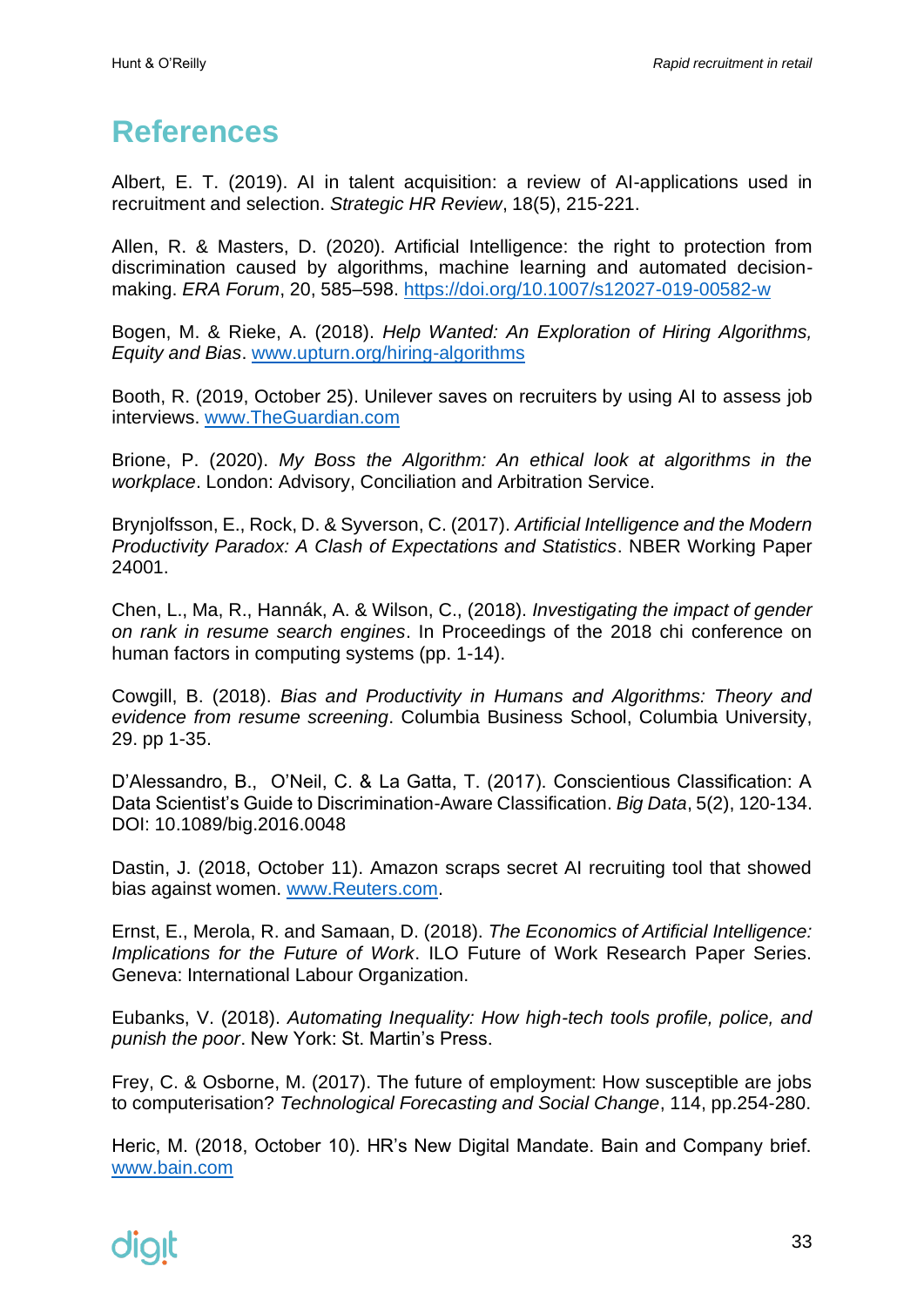Hopping, C. (2015, June 5). The truth about talent selection algorithms. [www.launchpadrecruits.com.](http://www.launchpadrecruits.com/)

Houser, K.A., 2019. Can AI Solve the Diversity Problem in the Tech Industry: Mitigating Noise and Bias in Employment Decision-Making. *Stanford Technology Law Review*, 22, 290-353.

Hunt, V., Layton, D. & Prince, S. (2015). *Diversity Matters*. London: Mc Kinsey and Company.

Kamishima, T., Akaho, S., Asoh, H. & Sakuma, J. (2012). Fairness-Aware Classifier with Prejudice Remover Regulizer. In P. A. Flach, T. De Bie & N. Cristianini (eds), *Machine Learning and Knowledge Discovery in Databases*. ECML PKDD 2012. Lecture Notes in Computer Science, vol 7524. Berlin: Springer.

Lambrecht, A. & Tucker, C. E. (2019). Algorithmic bias? An empirical study into apparent gender-based discrimination in the display of STEM career ads. *Management Science*, 65(7), 2966-2981.

Lindebaum, D., Vesa, M. and den Hond, F., (2020). Insights from "the machine stops" to better understand rational assumptions in algorithmic decision making and its implications for organizations. *Academy of Management Review*, 45(1), pp.247-263. <https://doi.org/10.5465/amr.2018.0181>

Marr, B. (2018, December 14). The Amazing Ways How Unilever Uses Artificial Intelligence To Recruit & Train Thousands Of Employees. [www.Forbes.com](http://www.forbes.com/)

Mehrabi, N., Morstatter, F., Saxena, N., Lerman, K. & Galstyan, A., (2019). *A survey on bias and fairness in machine learning*. arXiv preprint arXiv:1908.09635.

Newman, D., Fast, N. & Harmon, D. (2020). When eliminating bias isn't fair: Algorithmic reductionism and procedural justice in human resource decisions. *Organizational Behavior and Human Decision Processes*, 160, 149-167.

O'Neil, C. (2016). *Weapons of Math Destruction: How big data increases inequality and threatens democracy*. New York: Random House.

Pessach, D., Singer, G., Avrahami, D., Chalutz Ben-Gal, H., Shmueli, E. & Ben-Gal, I. (2020). Employees Recruitment: A prescriptive analytics approach via machine learning and mathematical programming. *Decision Support Systems*, 134, 1-18.

Raghavan, M., Barocas, S., Kleinberg, J. & Levy, K., (2020). *Mitigating bias in algorithmic hiring: Evaluating claims and practices*. Proceedings of the 2020 Conference on Fairness, Accountability, and Transparency (pp. 469-481).

Sánchez-Mondero, J., Dencik, L. & Edwards, L. (2020). *What Does it Mean to 'Solve' the Problem of Discrimination in Hiring? Social, technical and legal perspectives from the UK on automated hiring systems*. Proceedings of the Conference on Fairness,